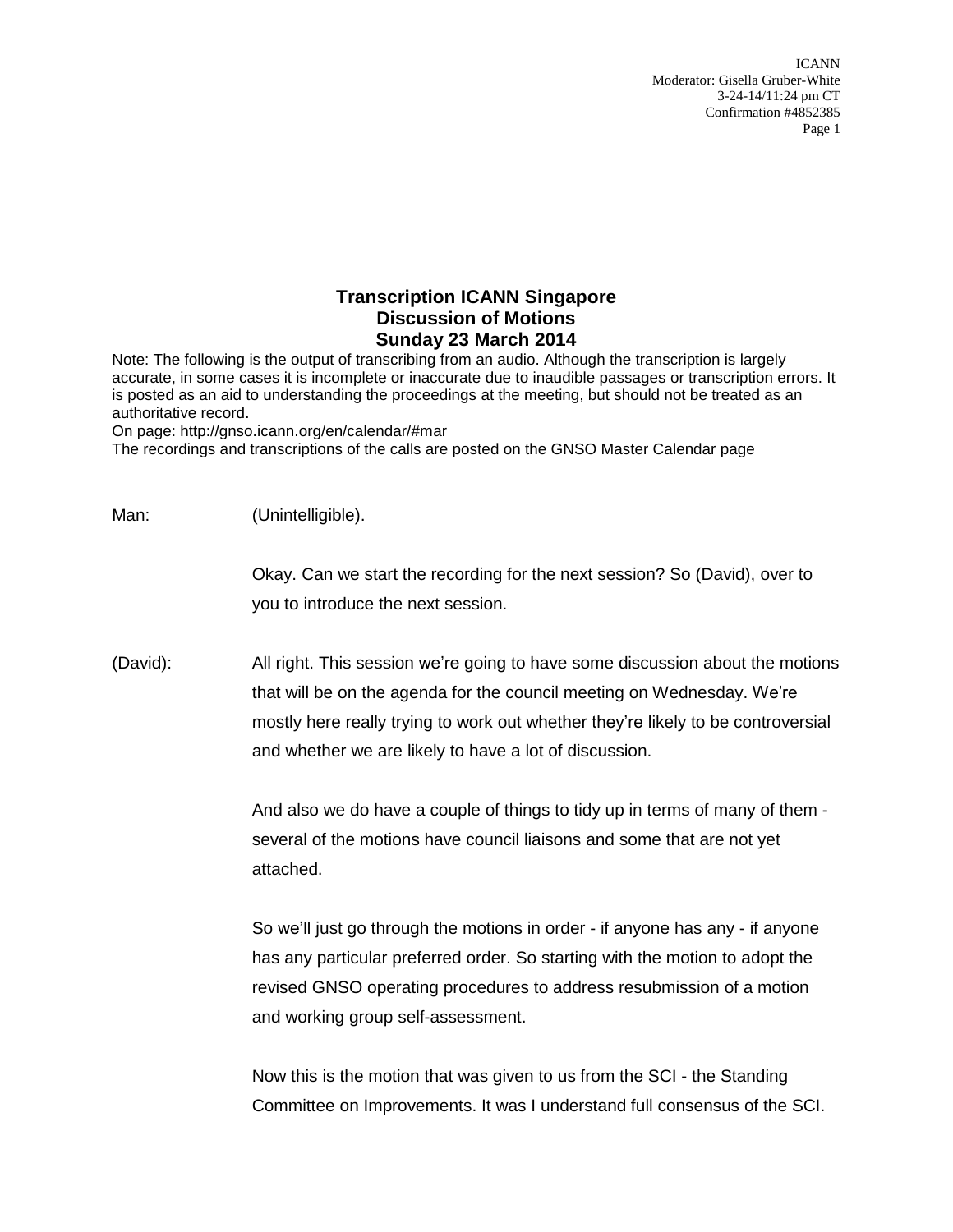And I don't believe there's anything else we need to change about this - we need to add to this motion currently.

So I'm going to ask, does anyone feel that we need extensive discussion on this motion on Wednesday? Or should I move on to the next item on the agenda? Sounds to me like we're going to need to discuss this one on Wednesday, so we'll update council upgrading procedures.

So I think we should discuss this to that extent to understand what we - so we all understand how the procedures have changed. But I don't see it as being controversial. That being said we'll move on to the next one.

The next one is the motion on the adoption of a charter for a cross community working group to develop a framework for the use of country and territory names as top level domains. This motion made by John Berard, seconded Mikey O'Connor and (Estelda Nobler).

Now I don't think one is likely to be controversial in terms of voting for it. But Mikey, you have a comment?

Mikey O'Connor: It's very minor. I'd like to be removed from the seconder. I was seconding the wrong motion on the list. And (Asivaldo) has vastly better understanding of this than me.

(David): Yes, noted. I think we'll make that change in the agenda.

Now the other thing about this motion, again presuming no one is planning to vote against it, the motion as it stands - well I'm presuming no one is going to vote against it. Is anyone planning to vote against it? No?

But the motion as it stands does not have the - has blanks for the GNSO cochair and GNSO council liaison.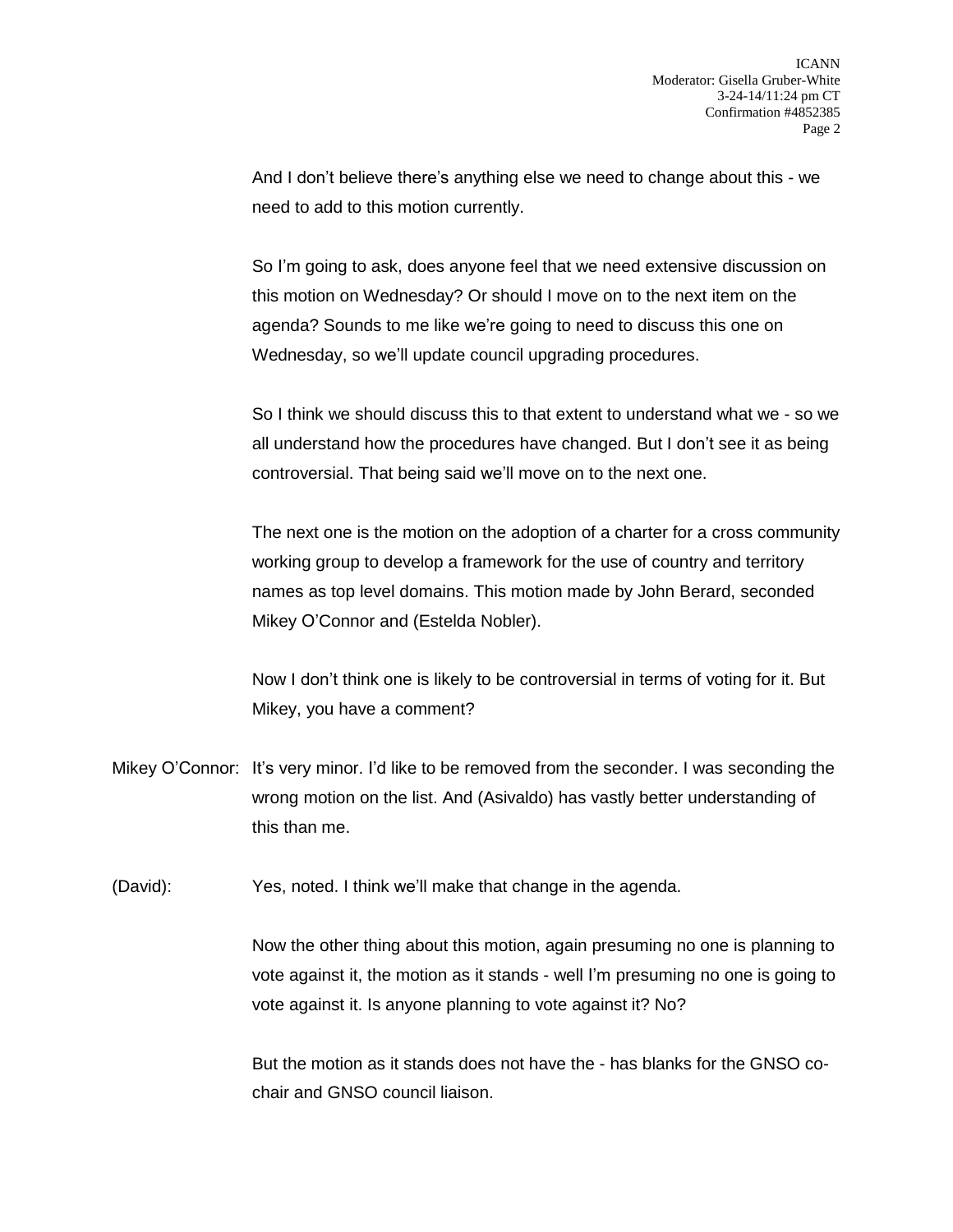Gabriella Schittek:And can I ask a question regarding this?

(David): Yes, absolutely.

Gabriella Schittek:As far as I understand it seems this working group will be limited to the ISO it's in English - that ISO - for countries and territories. So do we know if they have considered expanding this call to consider also issues that has territory names outside of this place? This is the question that I have.

(David): Like a regional name?

Gabriella Schittek:Yes. So for instance I think that decisions are going to be also considered by GAC because the GAC communicates from (unintelligible) the recommended - I'm quoting here. I can collaborate with the GAC in refining for future rounds. They are taking guide (unintelligible) with regard to the protection of terms with national, cultural, geographic and religious significance in accordance with the 2007 principals on UTTL disk.

> So in this framework and as we know the GAC will be really addressing these issues. So wouldn't this lenient of the charter mean like a loss of opportunity for our community to discuss these issues? And can we - the question is do we really want this discussion not to have it as a community when these issues are going to be addressed by the GAC at some point?

> This is going to be back on us. And so that's the question - if we want to have this discussion because this will be affecting different parties of the community.

(David): Does someone want to answer that question? Yes (John).

John Berard: This is John Berard. The motion is cast very narrowly against the charter, which address specifically the ISO 3166 names list. It also - in the Appendix C specifically limits or notes that it will not be engaging in any discussion that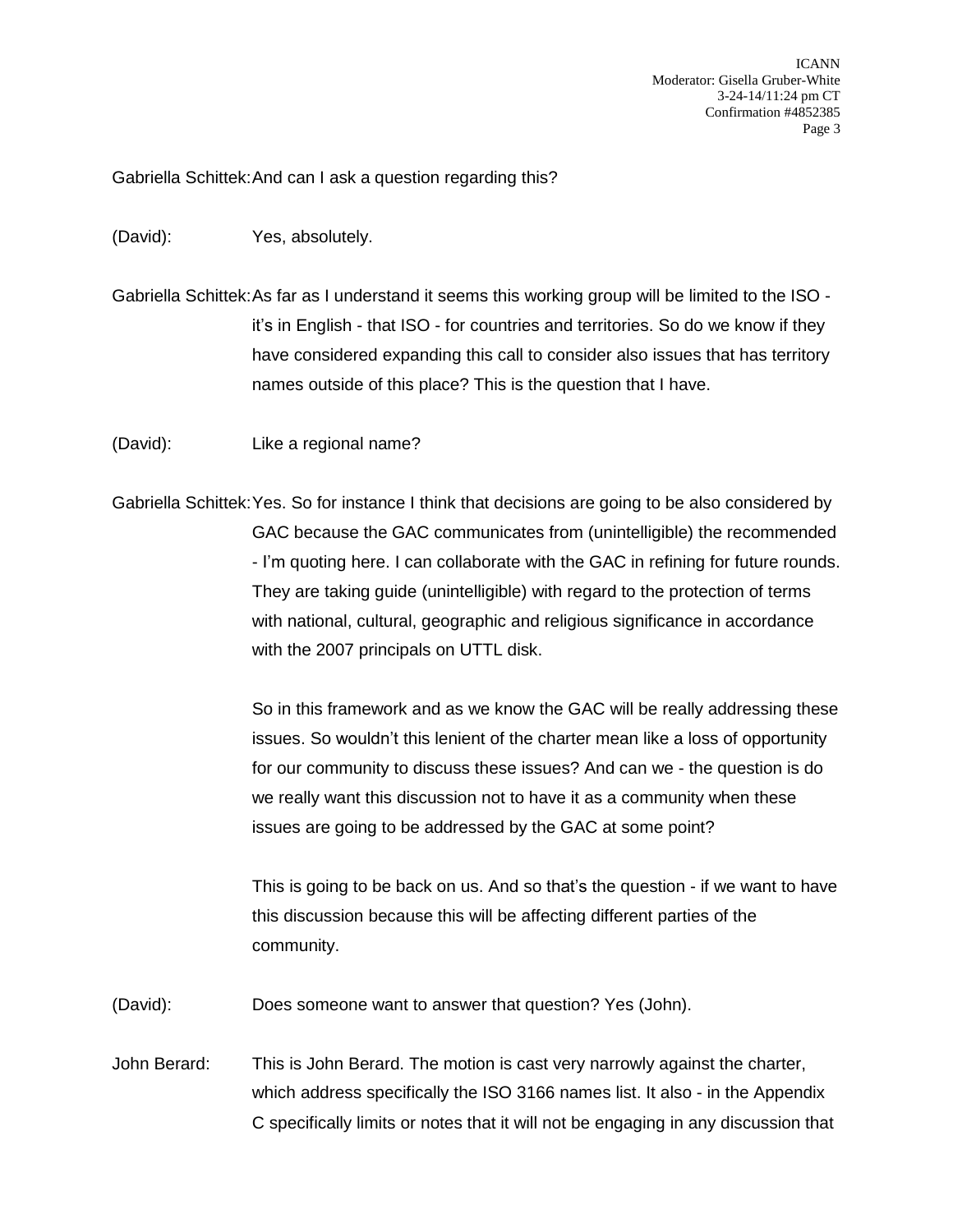would impinge upon the new gTLD program and therefore should be viewed as separate and apart from the work of the GAC.

In talking to the folks at the CCNSO, I suggested that there is a possibility of course that the fact that this is a cross community working group, thereby drawing in people who are not from the CCNSO might cause the mission to try to creep into some other areas.

And if it were to, then by policy it would have to go back to the CCNSO Council because they would be a change in the initiative. And I can't say how it would come out, but I suspect that it would be reasserted as being very limited in its scope - limited to the ISO 3166 names for countries and territories.

And the regional names and colloquial names that have caused - that have drawn attention in the new gTLD program would continue down that other track.

(David): Thank you for that reply (John). And I'd also add while I'm not very familiar with this working group myself, I'm remembering from I think Bart's answer to this - to a similar question yesterday. I think he said - noted that while it is restricted to the ISO 3166 list, it will be addressing their uses in ways other than the - to extend beyond those listed - that will be considered by the GAC.

> So it will be - the GAC is really only looking at top level domains. This will continue to be using second levels and so on. So it does have - definitely has work but it will not be - infringe on the decision of the area considered by the GAC. But yes, they are planning to strictly limit it to ISO 3166 at this point.

Does that answer your question?

Gabriella Schittek:So the working group is only about second level? That's what...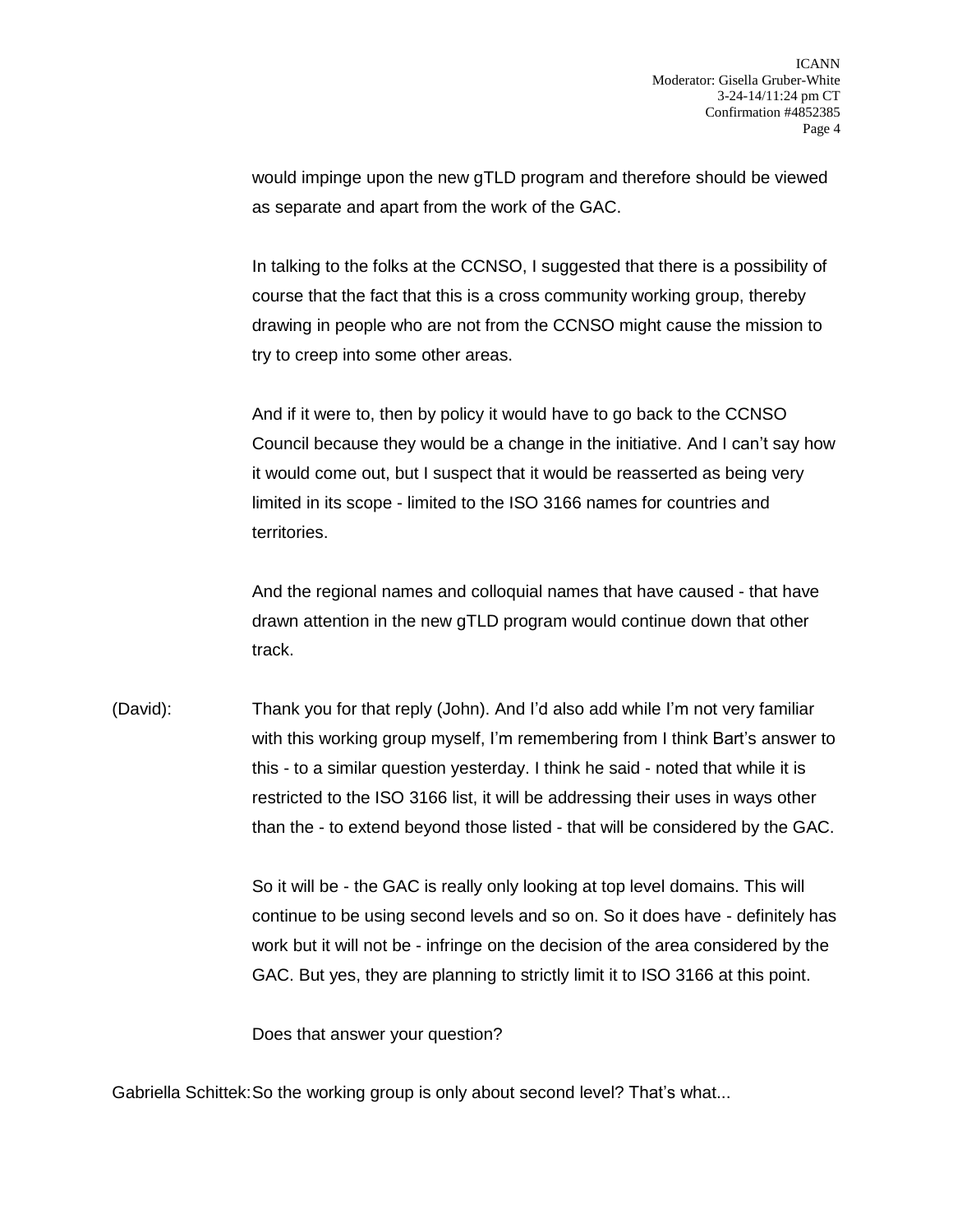(David): I don't think it's only about second level.

Gabriella Schittek:Oh.

(David): But it's...

Man: Because it's only about the end. It's only about the list that's ISO 3166.

Gabriella Schittek:Exactly. So that's my question. Why don't we rather have a discussion about this at the community level? That's the question if this is going to back on us at some point. Maybe I'm not understanding the answer.

> My question is don't we want the community to have a discussion on these issue that for instance the (unintelligible) that came in the first round, and then all those names that are conflicting?

(David): And I don't - I mean I don't think we have a good answer. I mean perhaps I'll take John's answer as saying perhaps we do but it's not in this motion or this working group.

John Berard: So in the spirit of full disclosure, there are incredible similarities between the guts of this charter and motion and the guts of the Drafting Team charter and motion to follow, which speak to how - would speak to a methodology for developing cross community working group initiation, procedure and output the primary reason why I agreed to be the sponsor for it before the GNSO Council.

> Because of the limited scope of this charter, it does not preclude anything that we might choose to do otherwise.

Gabriella Schittek:Thank you.

(David): Next question with three people at the stance - (Kristen).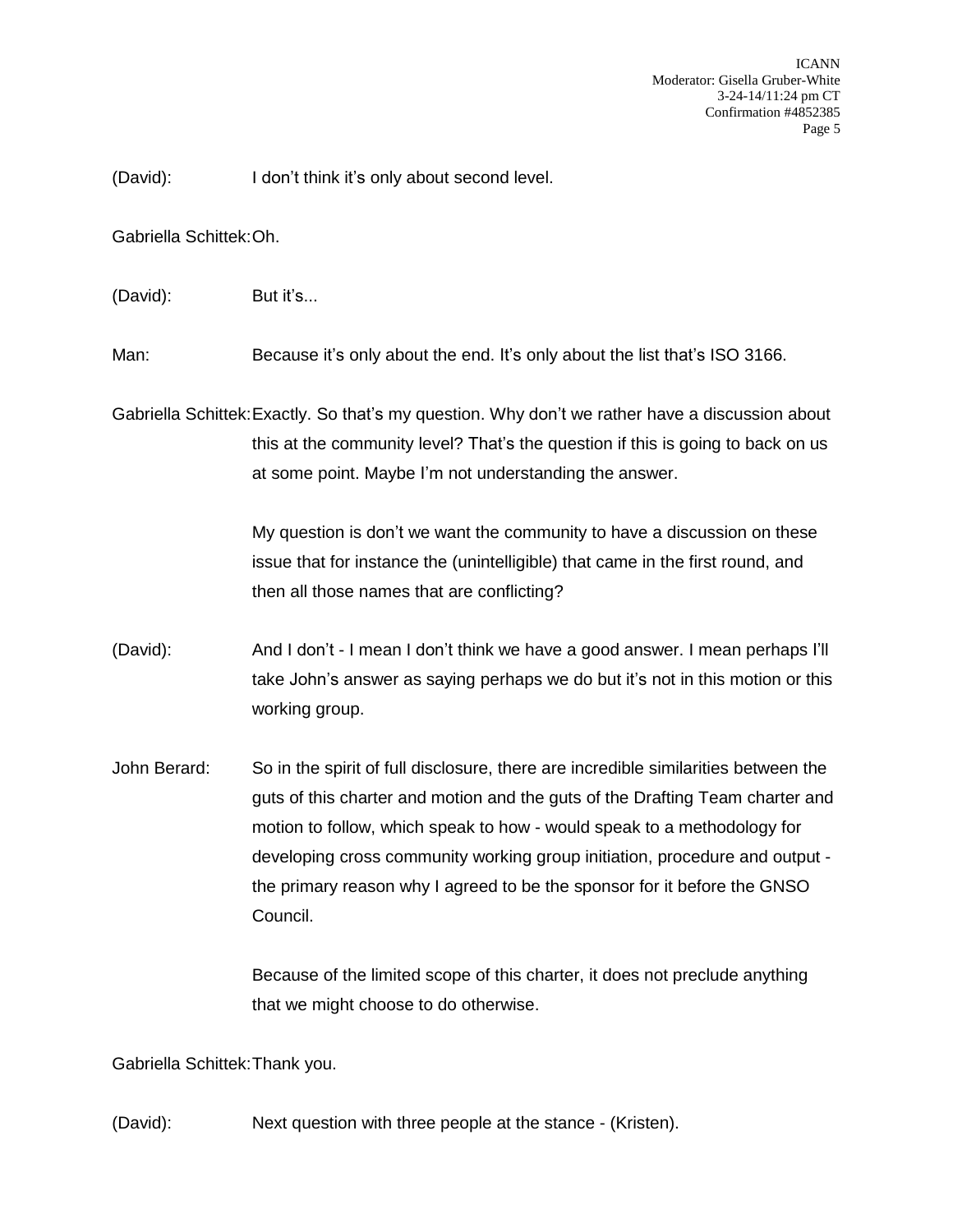(Kristen): Actually Avri, go ahead.

(David): We'll have Avri.

Avri Doria: Thank you. Yes, thanks. I was speaking in (unintelligible). I think I'm confused. In fact no, I know I'm confused. We've got this and it's giving advice. I'm not exactly sure when we've got two SOs talking, what we mean by advice - exactly whom that advice is being given to.

> And since this does relate to a topic that is ongoing in gTLD in terms of second level names, I'm just wondering has there been a thought to what the process is for when you've gotten advice out of this? Then what is it that is done with it?

Does this feed into a PDP? Does this feed into - what we do with this advice once we've got it? And I don't - I'm not clear exactly on that at all.

(David): John?

John Berard: It's advice to the CCNSO Council.

Avri Doria: So when you say it doesn't impinge on us, it really has absolutely nothing to do with us.

John Berard: I don't know. Is that a trick question?

Avri Doria: No. It's merely symbolic of my lack of understanding and my confusion.

John Berard: The CCNSO Council is looking for advice from a cross community working group on the - on creating a single policy with regard to the use of the names that are in the ISO 3166 list. That's what they're looking for. It's very narrowly cast.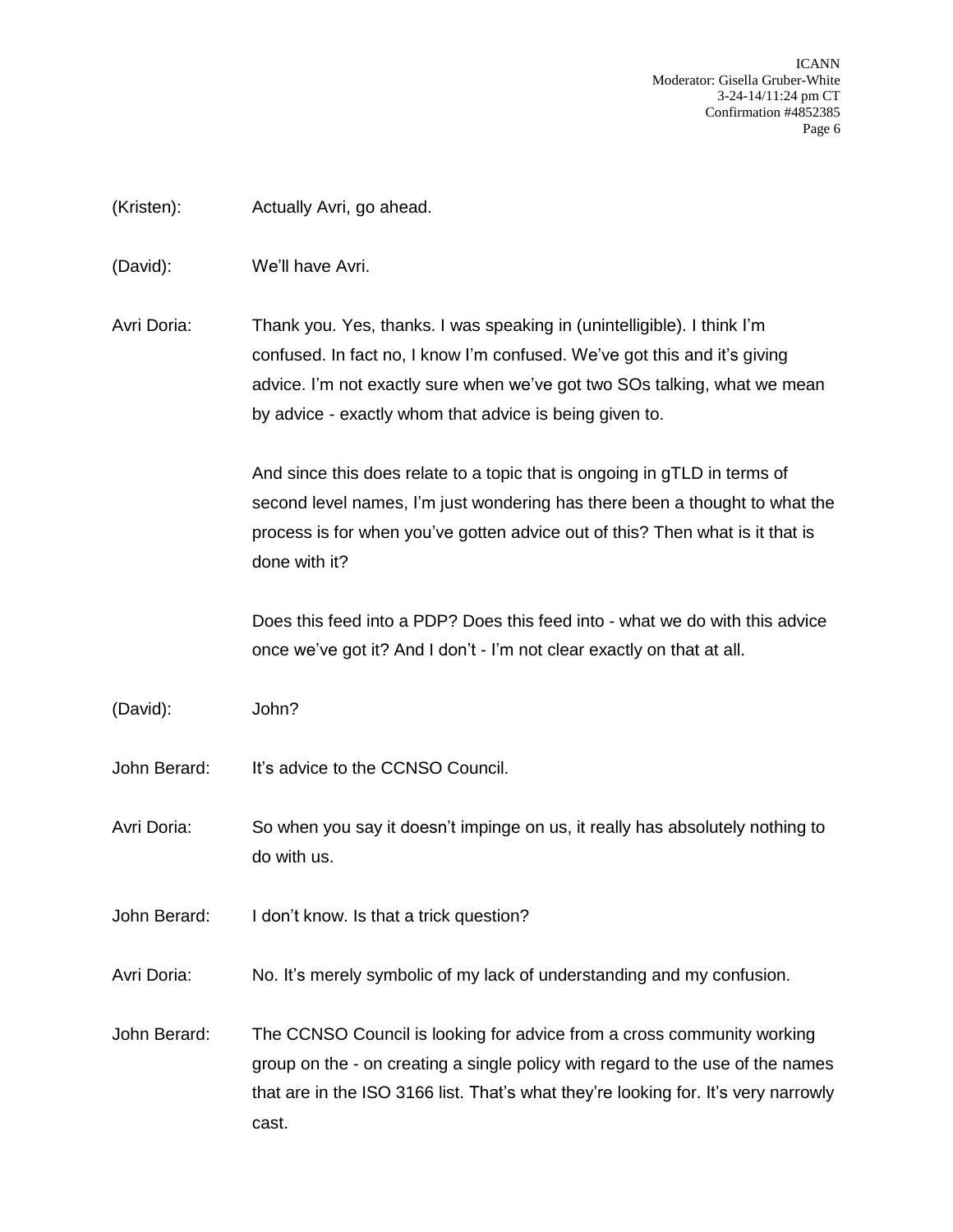- Avri Doria: A single policy for the CCNSO?
- John Berard: That's correct.
- Avri Doria: Not a single policy in relation to these names.
- John Berard: What...
- Avri Doria: Well if there's I mean so what happens...
- John Berard: Are we having the same grapefruit? I mean...
- Avri Doria: Well if we have a single policy that's the CCNSO's policy, it is that also a GNSO policy?
- John Berard: No.
- Ari Doria: So we can have another single policy.
- John Berard: Yes. But...

Marika Konings: This is Marika. I mean this work comes from the study group that was initiated some time ago. And this was one of the recommendations - as I understand this - is that the recommendations will go back to all the councils or advisory groups that participate in this, and based on whether they adopt it. That will then move up.

> And as you say, if there are indeed specific recommendations - because again I think the idea is here that this affects both CCTLDs as well as DTLDs. But indeed depending upon what the outcome is, further steps may need to be taken in the GNSO depending on the recommendations that may need to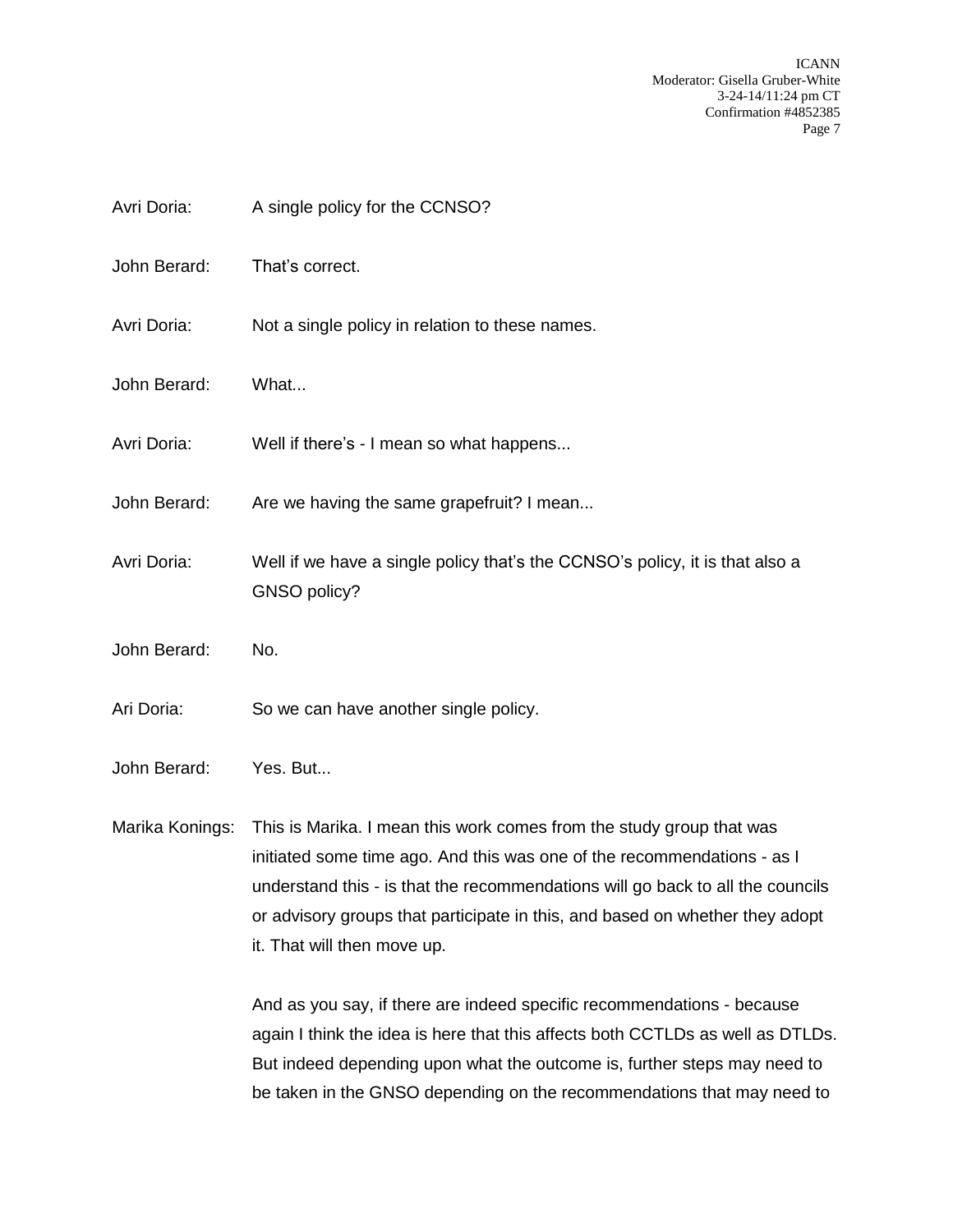go to a PDP or may need to be factored in to, you know, discussions on the new DTLD Program.

But I think is just a first conversation between groups that face similar issues to try and understand can we come up with a framework that's from both sides, you know, receives the support? That's at least how I understood it. So this is to try and move forward to a single policy that then comes back to us and goes back to them and we all talk about it further - great.

Thanks for clearing up my confusion. Thanks.

(David): (Kristen)?

(Kristen): Yes. I mean the question that Gabby asked is exactly why I posed the question yesterday to Bart - to try and figure out how the two issues integrated. And as I understand it, they don't.

> And I would go a step further and say that to the extent that there is any view on the council that perhaps there is an effort or there should be an effort to modify this charter, I would really strongly caution against that. This is the CCNSO Council's charter. This is their motion.

> I remember the tongue lashing I got from Mikey three or four meetings ago after mucking around with working group recommendations. And I would just say that in the interests of kind of keeping the multi stakeholder model somewhat harmonious at the SO level, don't do it.

If you want to have a different motion that takes on that issue, by all means. But I wouldn't muck around with this.

(David): Thank you.

Next?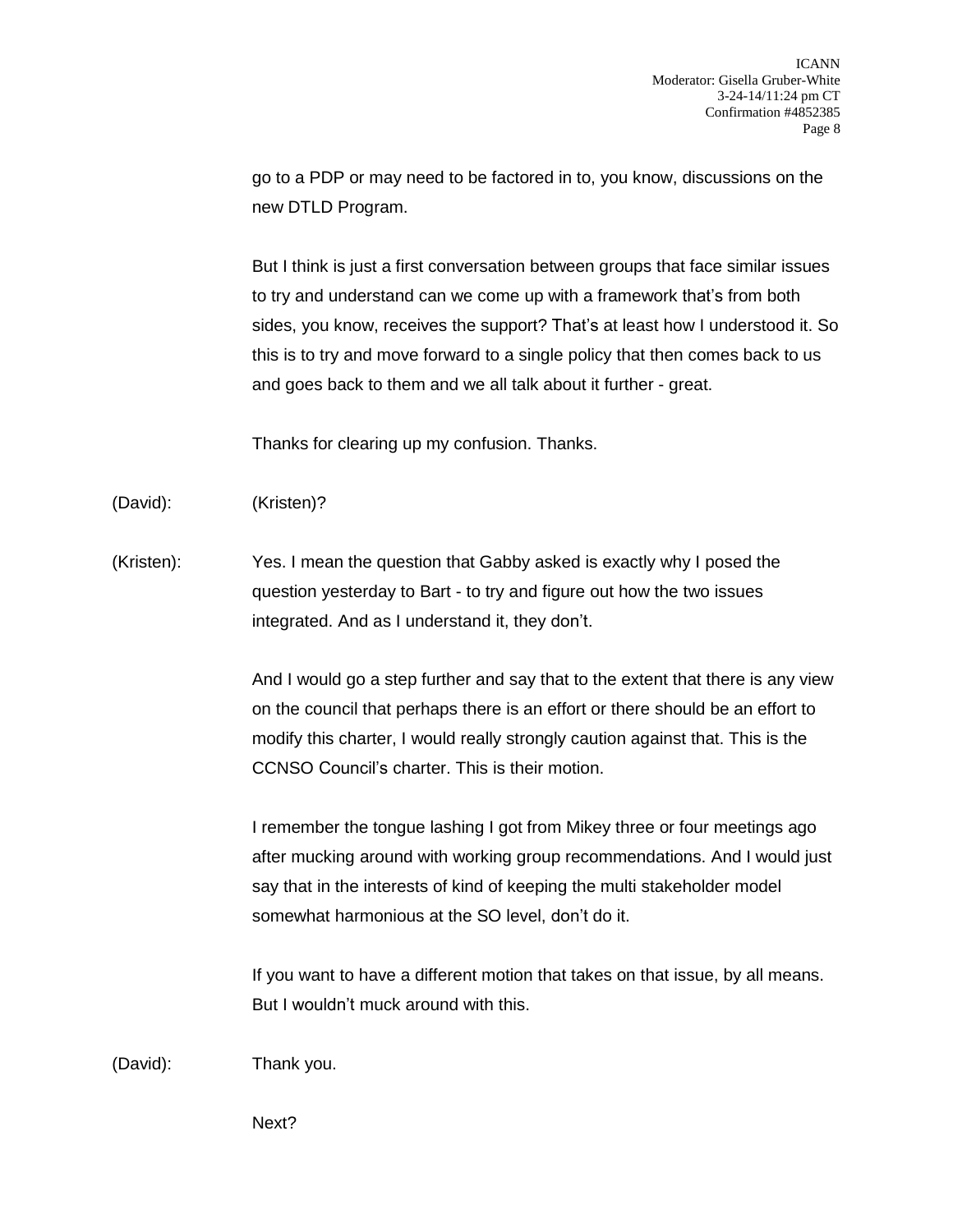Greg Shatan: Greg Shatan again. The first point I want to bring up is based on what I could see from what the GAC was discussing yesterday. This very subject was actually the subject of fairly extensive discussions at the GAC, and related to how each country might control the - whether their ISO 3166 tag could be used as a second level domain.

> So I'm concerned, maybe concerned on behalf of the CCNSO - but concerned for us as well that we could end up with another IGO, INGO, PDP versus the GAC type of collision of policy and recommendation and advisory bodies here.

So the idea that this is - well it's narrowly cast, that's great. But the fact is that the GAC seems to be dealing with it as well at the same time as this is being formed. So I have no idea how these two streams are going to come together and whether it's going to be a mess or not. But I caution all of us that this has the capacity for trouble if my understanding of what's going on at the GAC is correct.

The second point is that apparently this working group has a meeting on Thursday, scheduled on the - but I don't know who from the GNSO is getting there. I haven't seen any call for members. So I'm wondering, you know, what process are we using to put our people into this working group which apparently is meeting in 96 hours with or without a charter?

Thank you.

(David): Marika? Thank you Greg.

Marika Konings: Yes, this is Marika. I think that the meeting is scheduled a bit on the same (nomer) as, you know, let's just get it on the schedule. And it's more I think intended as an informal, you know, those that are interested in the topic, let's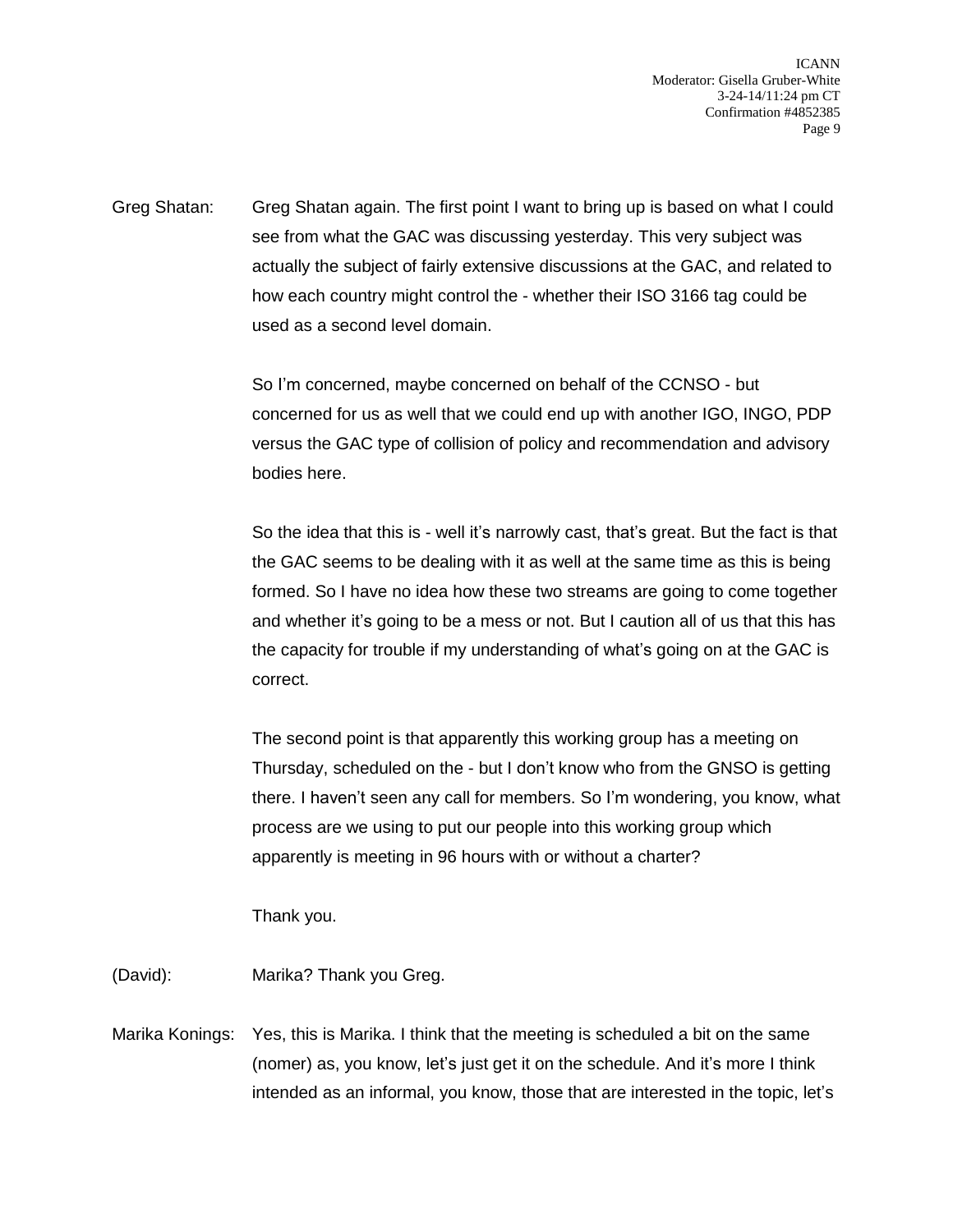get together and just, you know, meet each other. But a formal call for volunteers would obviously follow.

I think it follow the same as what we're doing for the cross community working groups on the framework principals. You know, that charger is on the agenda for Wednesday. And there's also a meeting on Thursday.

But again as I understand it, there's more attending. Like now that we have the opportunity and are here, let's get some people in the room that may be interested in volunteering. You know give them some more information about what it's about, of course followed then by a formal call for volunteers and formal meetings.

At least that's how I've understood it.

## (David): Right.

John Berard: My one last point would be I don't know if the name - country and territory names - means something in the CCSO, if it only means the ISO 3166 list. Or from the point of view of someone who doesn't think about things that way, country and territory names would lead me to think like (Gabby) does, that this may be about actual names of countries and territories.

> So I hear the caution not to muck around with another group's charter, but I wonder whether this name could be considered misleading.

Thank you.

## (David): Thank you.

And I'd also like to partially answer your question Greg, as who from the GNSO should be going to this meeting. It's hopefully the two people that we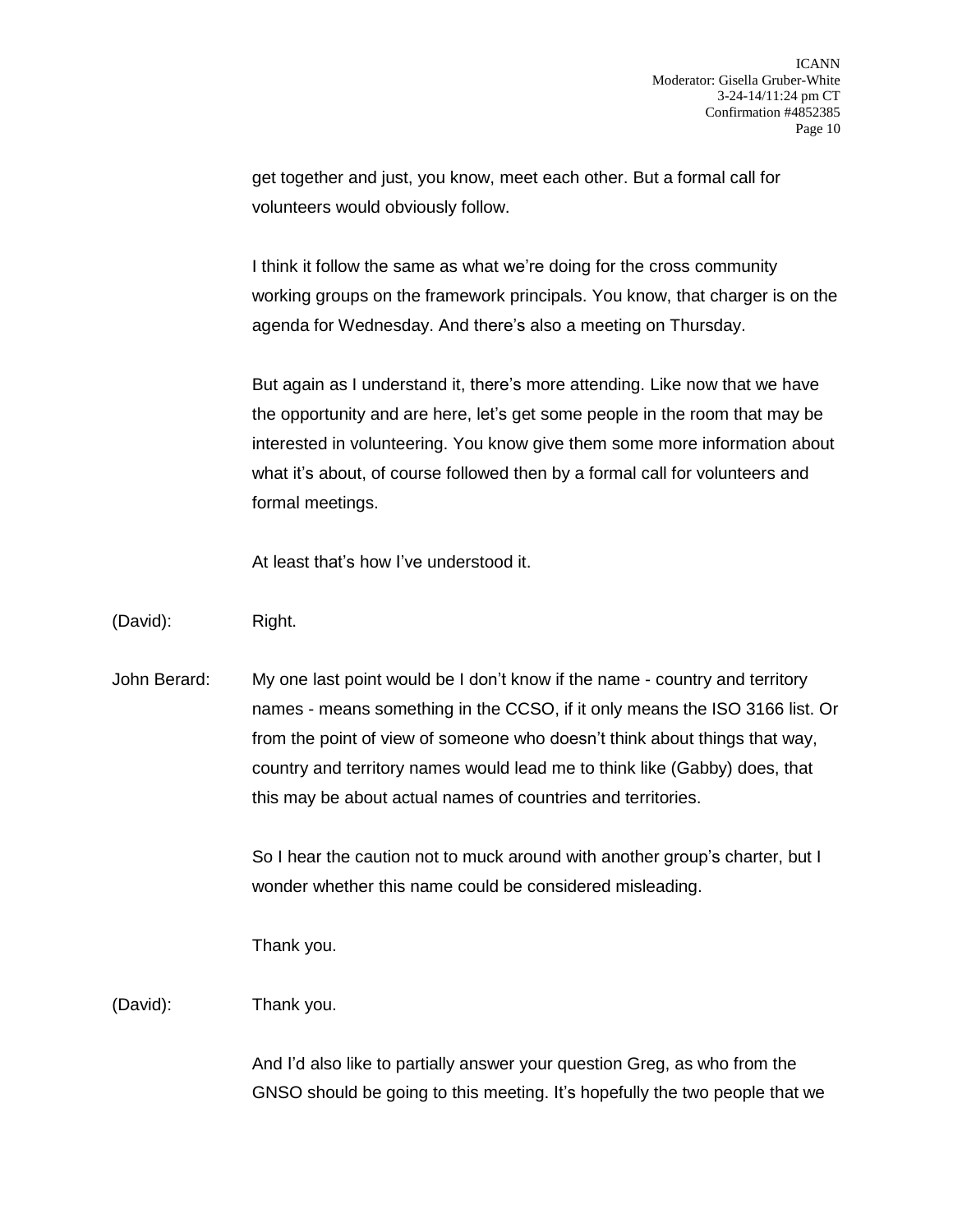appoint as GNSO co-chair and council liaison which we still don't have names for - I'd like to remind the meeting.

So do we have anyone willing to volunteer for that right now? Or if not...

Gabriella Schittek:Yes. I would like to volunteer for liaison.

(David): Yes, thank you.

Gabriella Schittek:This is Gabby for the transcript.

(David): Yes.

Gabriella Schittek:Gabriella Schittek.

(David): Thank you Gabby.

And do we have anyone willing to be co-chair on this one?

Marika?

Marika Konings: Yes, this is Marika. I'm just looking at the motion. I'm not sure if it actually requires a council member to do so. I don't know if this is - recall and maybe can go to some of the stakeholder groups and constituencies because I do know that some GNSO members were very active.

> For example in the study group that came before this - unless of course, you know, the council decides that it should be a council member that serves the chair. But if no one is willing to come forward, then maybe...

(David): You're quite right. The co-chair is not required to be a council member. And I would ask all of us to go back to our stakeholder groups and insure that we have at least - that we have a co-chair for this.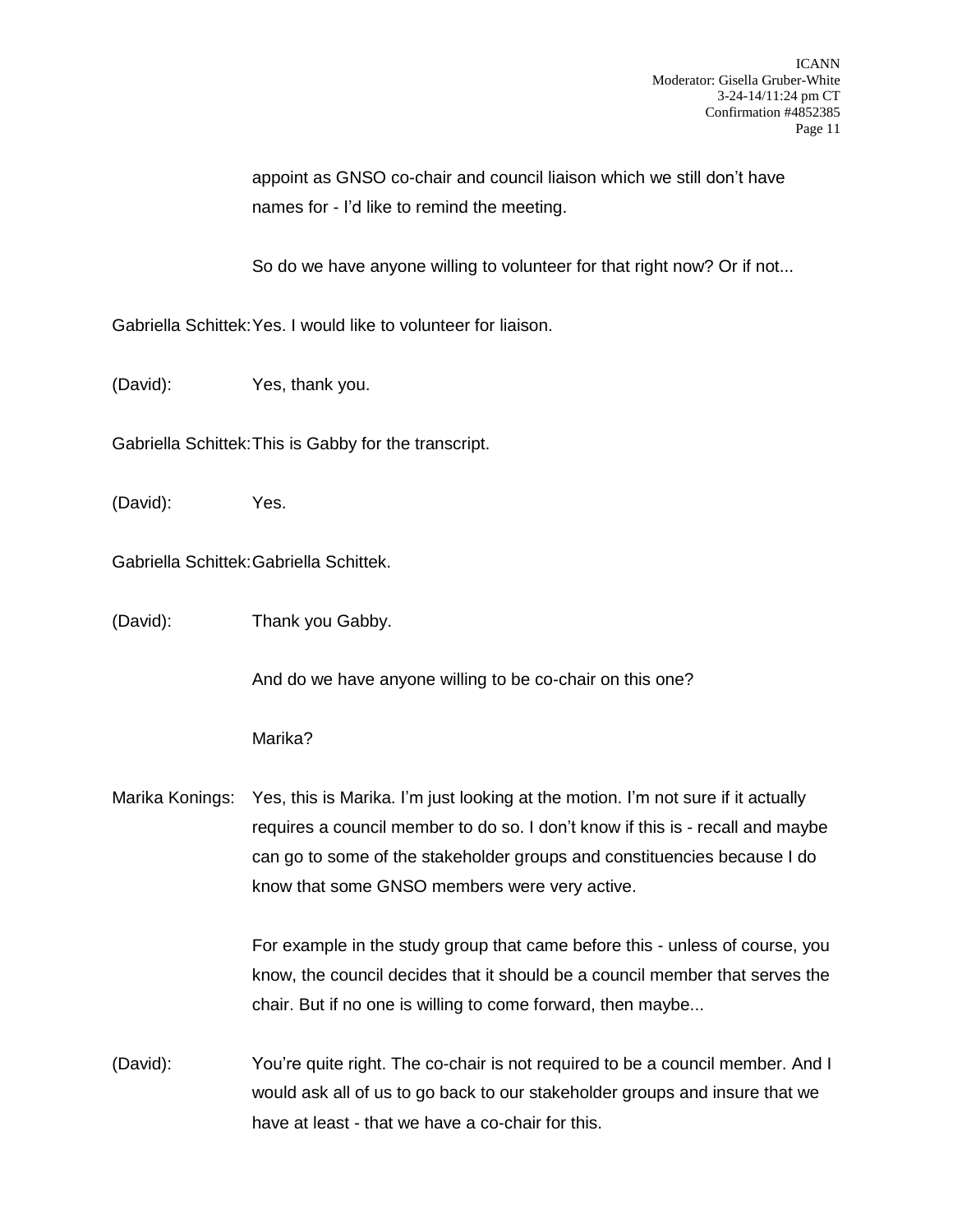(John McCade): I'd like to volunteer.

(David): You'd like to volunteer. Thank you. And your name is?

(John McCade): (John McCade) - Got Who's Who Registry and new gTLD.

- (David): Thank you.
- (John McCade): You're welcome.
- (David): So I think that probably concludes everything we have to talk about on that motion. Does anyone have any further questions to talk about on that motion? Yes?
- (John McCade): Yes, I do. My name is (John McCade), Got Who's Who Your Registry New York, Monte Carlo, Hong Kong. And I think that I read last Friday - I'm sure you're all aware - that the US government has announced that they are spinning off the ownership of ICANN to ICANN.

And their one sort of things was that they didn't want any other government group to take a controlling stake or a great deal of control. And having just gone through this whole new gTLD process, I can say that if we want to see slow become glacial, then we'll end up with a united nations running the show.

So I really think that the, you know, my comment about this is that - and I think (Avri) - I think it's (Avri) - her remark about is what the CCGSO comes up with going to come back and be held on the GNSO is very relevant because this is going to be the opportunity now for the game to change and for the CC groups to start having more influence on the generic groups.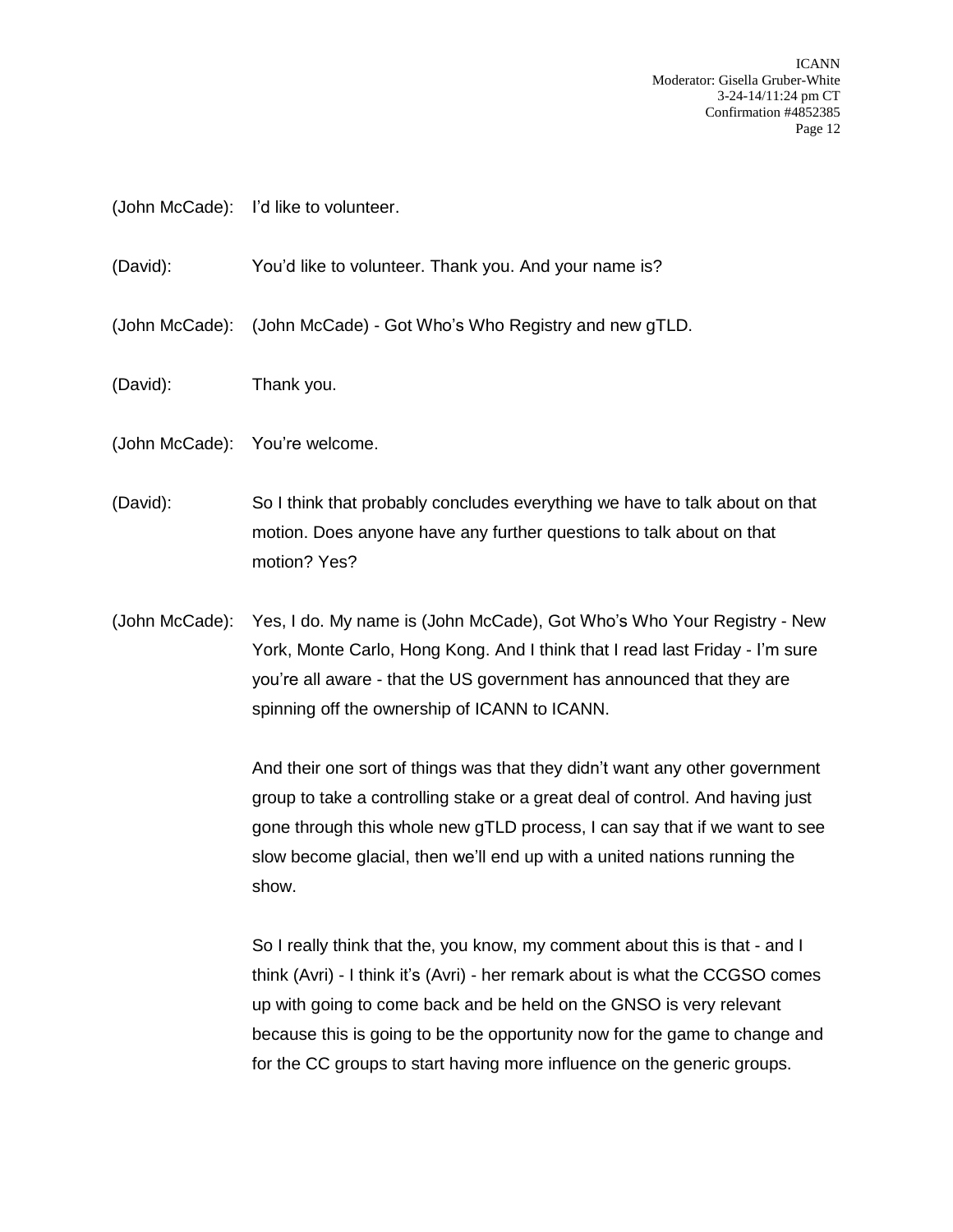And I think that's a really sensitive time. And people have to be really aware of that because there's actually no reason that the two should be inter - or one should be subsidiary to the other. And I think that's a really important thing. I think it's a really important thing to give a lot of attention to this now.

So that's my comment.

(David): Thank you.

Mikey.

- Mikey O'Connor: I don't know the gentleman's name because I've never met him. But I do want to caution the council to put a relatively inexperienced chair into a joint CCNSO GNSO working group like that. I'd like to leave that one at least open for further discussion.
- (David): I should be seconding I should be Mikey's comments. I was thinking maybe John was feeding his (unintelligible). But I'm actually seconding...
- Mikey: Come with me. Come with me.

You'll pay for that.

(David): Yes. I think we'll just recognize that we have a volunteer. And that we can decide - make the final decision on Wednesday.

> So unless we have any further comments on that, I'll move on to motion three - motion for approval of a charter for a cross community working group to develop a finalized framework of operating principals of future cross community working groups - so the cross community working group, cross community working group charter.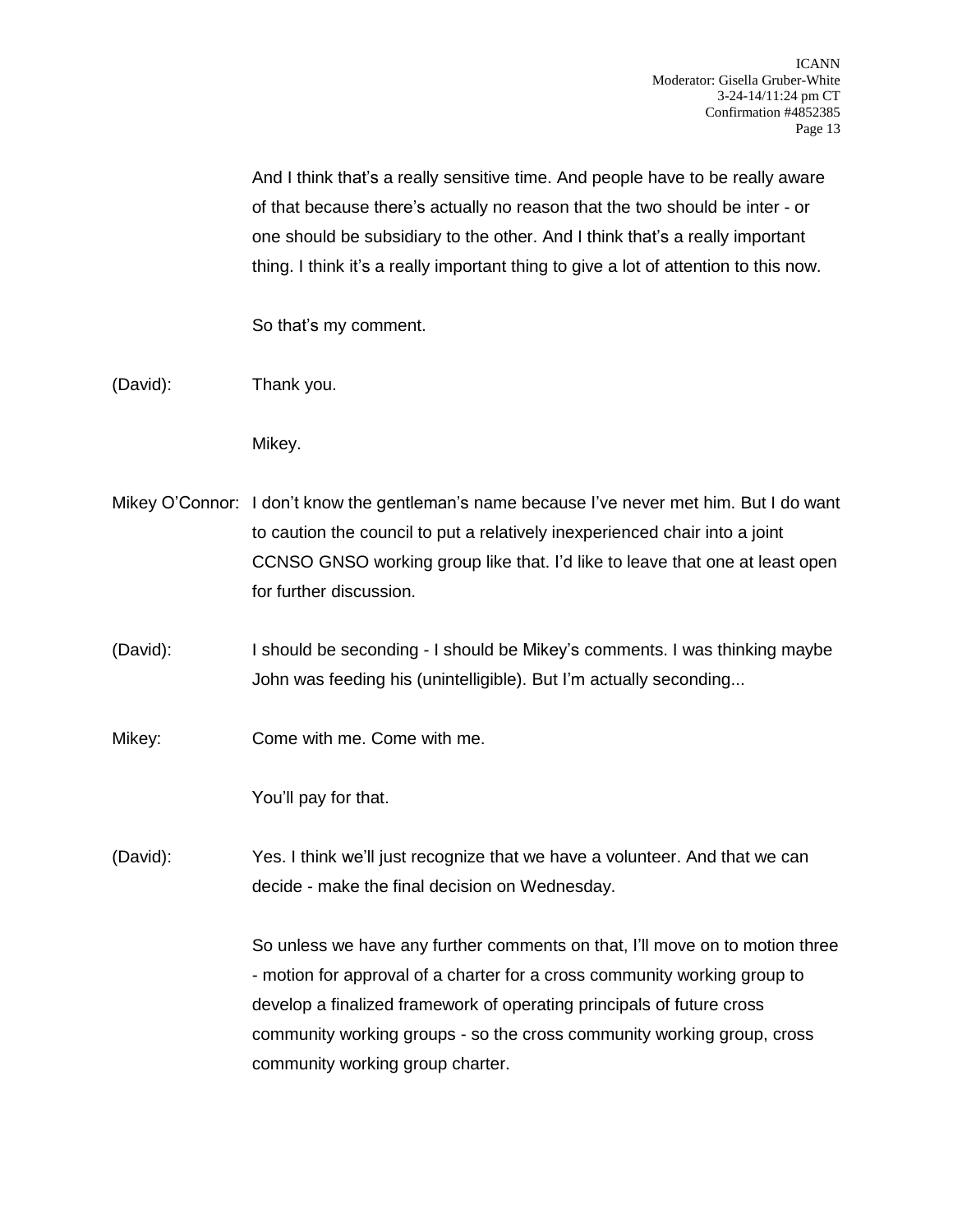This motion made by John Berard, seconded by Mikey O'Connor. Again I don't think anyone is planning to vote against this. If you are, please let us know. But we currently are lacking a council liaison. Do we have any comments on this and/or anyone willing to jump forward? Avri.

Avri Doria: Thank you. I do have one quick question. I'd be willing to play liaison on it. But the quick question I have is, once this is voted in - and assuming it's voted in by the CCNSO also - now how far does it have to go?

> Does it go to all the SOs and ACs? And then would this be applied to changing the ad hoc cross community working group on Internet governance to follow this pattern? Or would that be considered as preexisting and not applying?

(David): I think John got in slightly ahead - John then Mikey.

John Berard: John Berard - Avri, the intention here is to rectify a wrong which is the proliferation of cross community working groups without a methodology. As we heard from (Olivier) on Friday, methodology is mandatory for cross community working groups.

> As we heard that the - in the earlier panel today - the formation, the work and the output of all cross community working groups could benefit from such a methodology. Whether it is retroactively applied, I - that is not the intent. The intent of this effort is to insure that it is prospectively applied.

> If an existing cross community working group wanted to adopt some, all of the practices, policies and procedures, certainly wouldn't object to it. In fact if we do our job well they will be - they might be interested in doing just that.

> But this is an attempt to go forward with the development of a plan that would enable us to more quickly organize, more quickly engage and more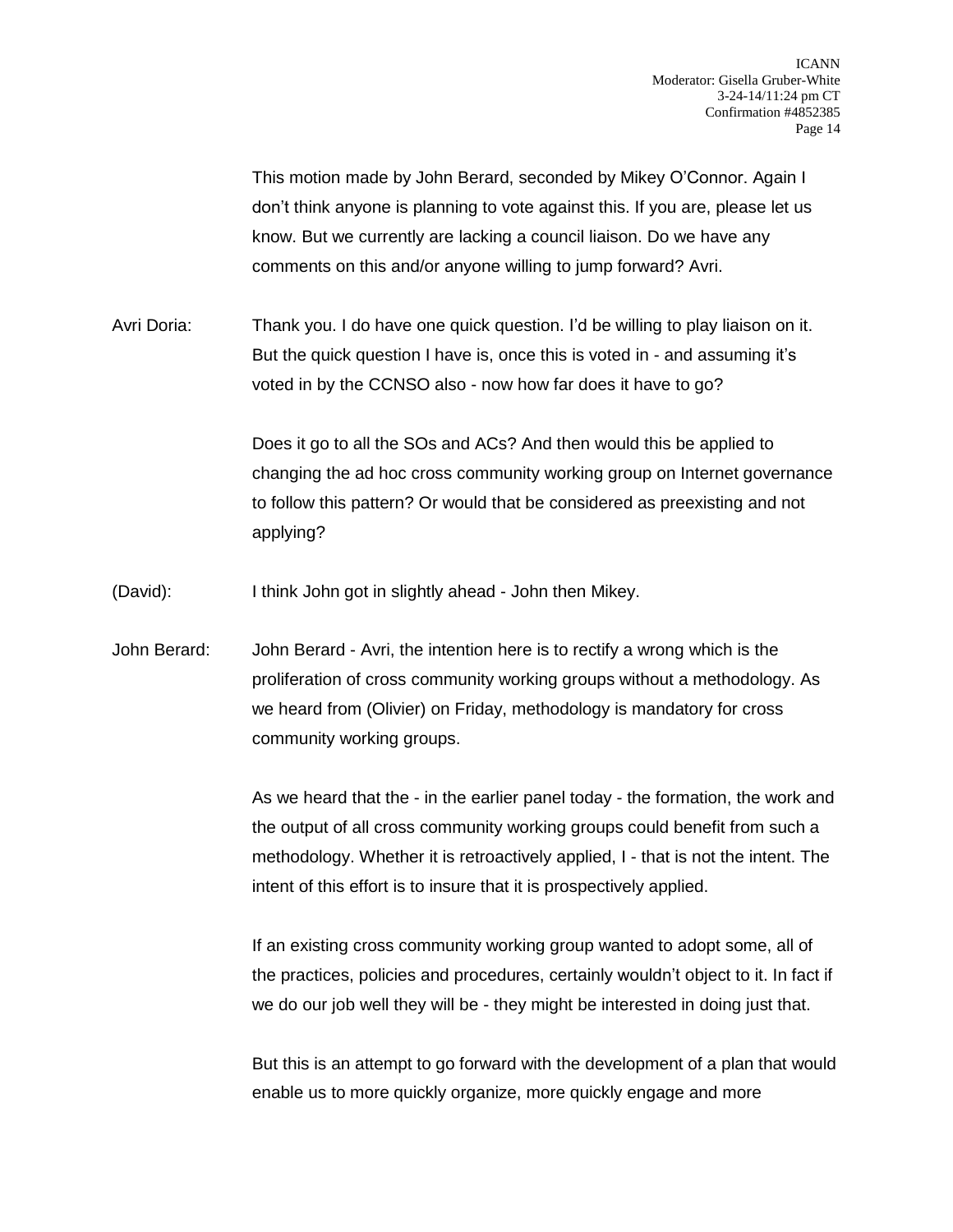effectively deliver an output that would be meaningful for all of the participating SOs and ACs.

(David): Thank you John.

Mikey - no, Mikey does believe that John has said it. So do we have any other comments on this?

No we have at least now one - Avri, you said you would possibly be the council liaison?

- Avri Doria: I obviously care a lot about the topic. And I've made a real pain in the whatever of myself with the ad hoc cross community working group because I do care. So it is something that I'm willing to do, but no means slighted if someone else does it instead.
- (David): But having at least one volunteer, then we're not going to be left wanting on Wednesday so we can leave the final decision until then.

Are there any further comments on the cross community working group cross community working group? I just wanted to say that again.

Yes. Right. That being - we'll move on to the last of our four motions - motion for approval of the charter of the GAC GNSO Consultation Group on the GAC early engagement in GNSO policy development processes. Moved by Mike O'Connor and seconded by (Anna).

And again we are lacking a council liaison name next to this one. But otherwise I'm expecting this to be uncontroversial. And unless anyone - again if anyone plans to vote against it please let us know briefly. But I'm expecting it's pretty straight forward.

Do we have any comments on this one and/or volunteers to liaison? Mikey.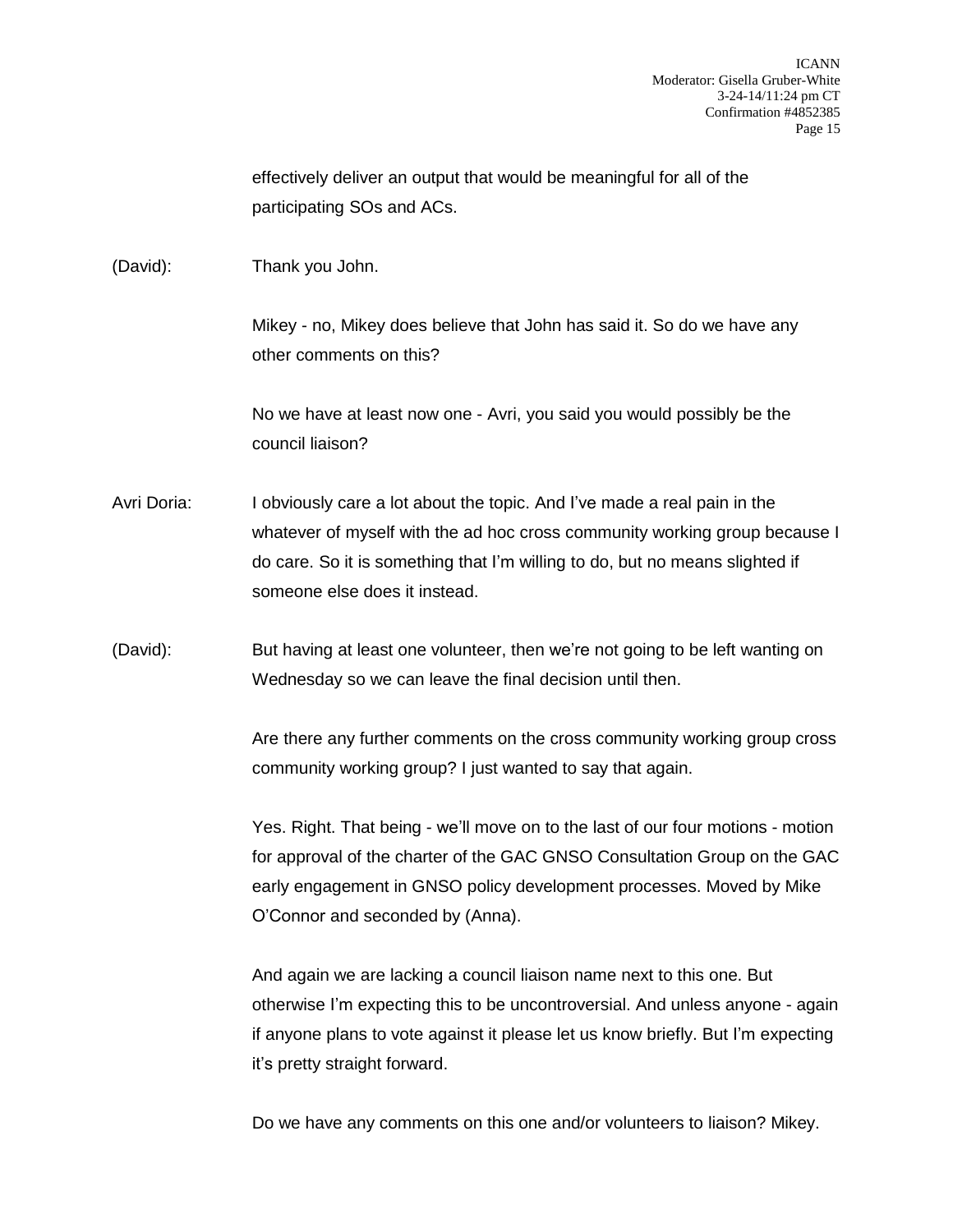Mikey O'Connor: I'm the drafter of this one. And I have a favor to ask of Marika. Can we get the links to the charter and the Wiki in there? Do you know? It's just - it would just be nice for people as they're following along to be able to actually dive into the charter. That would be fantastic.

> I'd also highlighted the liaison one. I would cheerfully step forward. But like Avri, if others want to step forward, that too. And then I think the one thing that we probably want to let you know is that we're doing this in collaboration with the GAC. And if there's a remote possibility that it may make sense for me to pull this motion just to keep the timing stepping along together.

So I'll just let you know - in fact it's mostly to say if I pull it, it's not a real big deal. It's just keeping things in sync.

(David): Yes, thank you.

And Greg, that was you?

Greg Shatan: Yes.

This is (unintelligible). I would be interested in working with Mikey. I don't know that we need to have this one person, but I'd be interested in working as say as one of the liaisons to this consultation group also.

(David): Thank you. And (unintelligible) also.

Man: Same here.

(David): So many people willing. I guess we'll be discussing this group further in the GAC GNSO session. And there is also as Jonathan mentioned in the formal get together of that group this evening.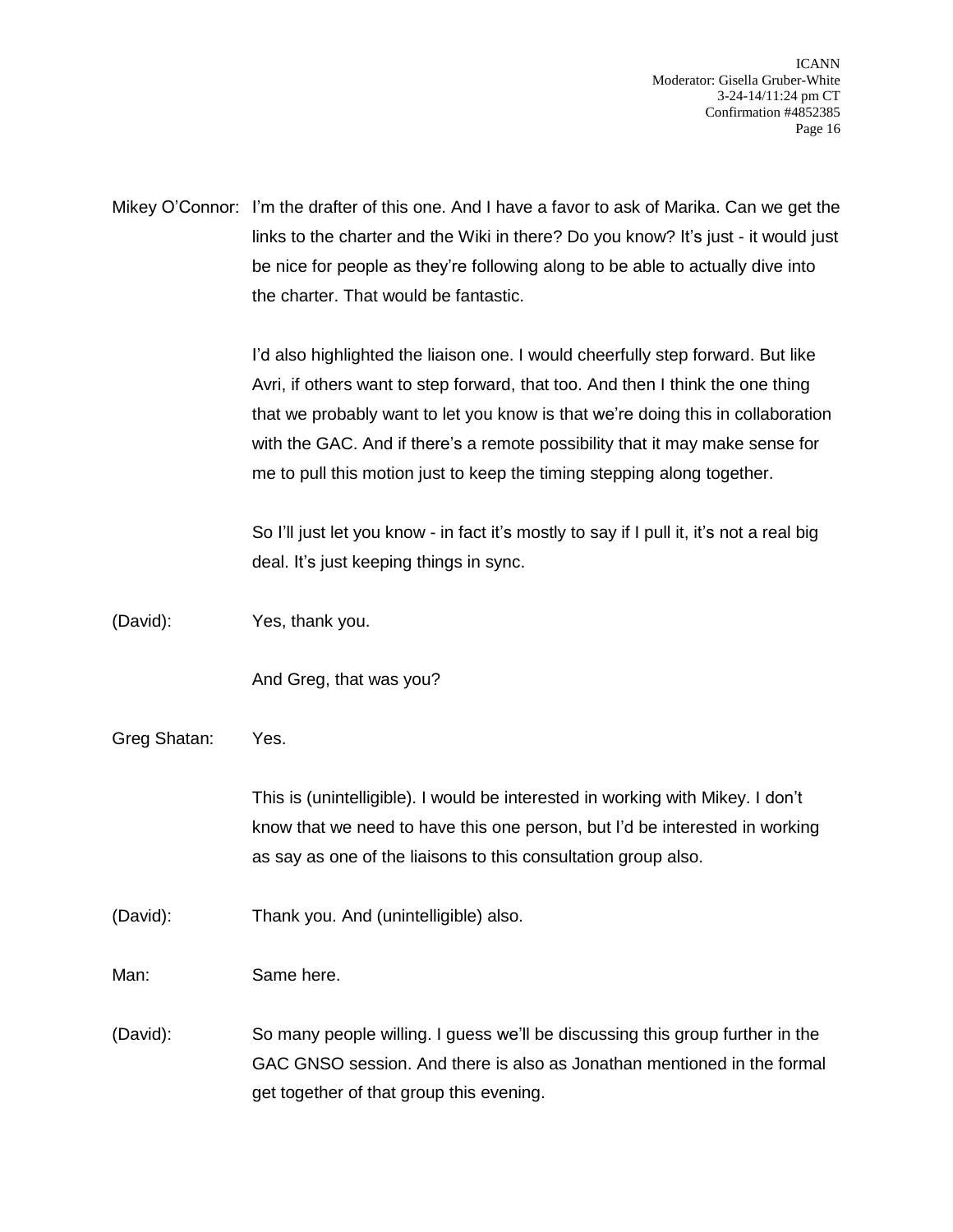Mikey.

Mikey O'Connor: I've got a quick question for Jonathan. I'm going to give him a little bit of a heads up here. What's the status of the membership with that group? Are we at a stage where we can add new members? I mean this group's been running for a while. And I just want to check, and Jonathan is the GNSO cochair of that group.

> What's your sense in terms of introducing new members a la Bret now? Any thoughts on that? This is the motion to affirm the charter for the GAC GNSO...

(David): I'm sorry. I'm looking at - that's why I was shaking my head. I saw that the motion three on the screen in front of me is the agreement for a charter for a cross community working group. I'm sorry. That's why I wasn't correlating with what you were saying.

> That's a good question. I'm not expecting that we do add more members. I know we've got a bit of momentum behind us, and I haven't seen or had suggestion of a need for new members.

One of the sort of interesting dynamics there I suppose is that we normally set it up with a kind of 50/50 split between GAC and GNSO Council participation. So it's set up - it's running. You know my sense is that it's sort of it ain't broke, don't fix it. And I haven't got any indication that there's a problem or a need for more.

But, you know...

Mikey O'Connor: This is Mikey again for the transcript. Let me just clarify that this charter is unusual in that normally we bring charters to the council before we launch the working group. In this particular case we launched the working group and wrote a charter as our first deliverable.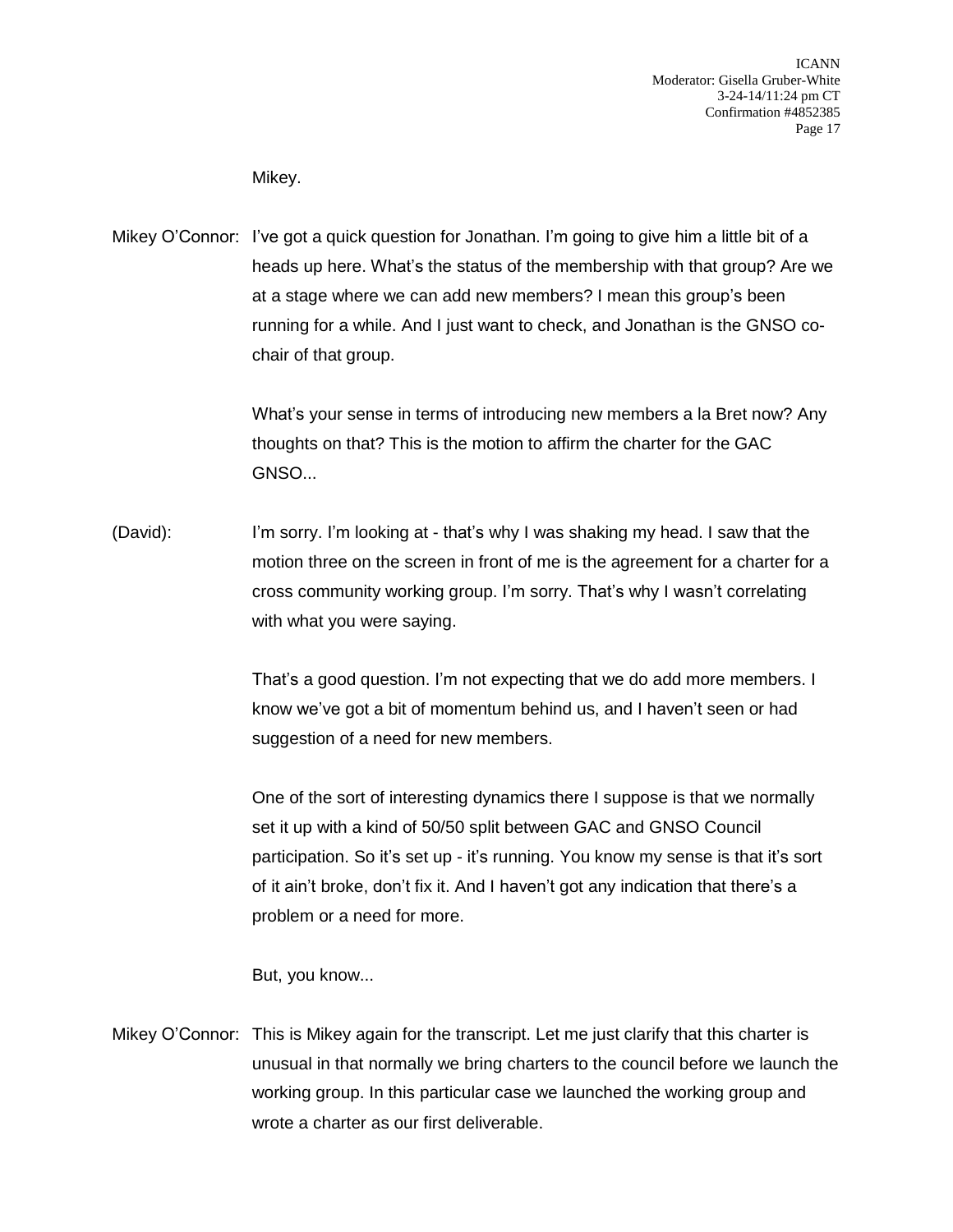And so this working group's actually been running for - it's not a working group - consultation...

- (David): It's a consultative group, not a working group.
- Mikey O'Connor: And so this isn't the usual sequence of events. And that's part of the reason I sort of wanted to circle back to my chair.
- (David): That's a really good point Mikey. I mean A, it is not a working group, and specifically it's not a working group. And in many ways it's an unusual beast. And we've kind of cobbled together, you know, it's a set of processes that have some deference to the way in which we work in working groups.

But we've sort of molded it as we go along because there is no precedent for working with the GAC. The GAC has completely different working methods to the GNSO. And so I don't like the use of the word ad hoc. It sounds like we haven't given it a lot of thought.

We have and we've tried to get it right. But it doesn't conform to a preset and currently understood structure. With that said, we seem to be managing okay within the framework that we're working within.

- Mikey O'Connor: Well then I'm confused. Just to clarify, we had a motion here that had a blank in it that needed people's names to go in it. And I offered my name and (Claus) offered his name to go in the blank. But do we already have names in here? Is there really not a blank? Do we have - is there only an identified subset of people who can be plugged in here?
- (David): The blanks are for liaison. Yes. I mean I think it's been formulated with that blank. But my expectation is that one or more of the existing members should act as a liaison. That's the way I would have seen it. But if somebody sees that differently, it's just that we haven't confirmed.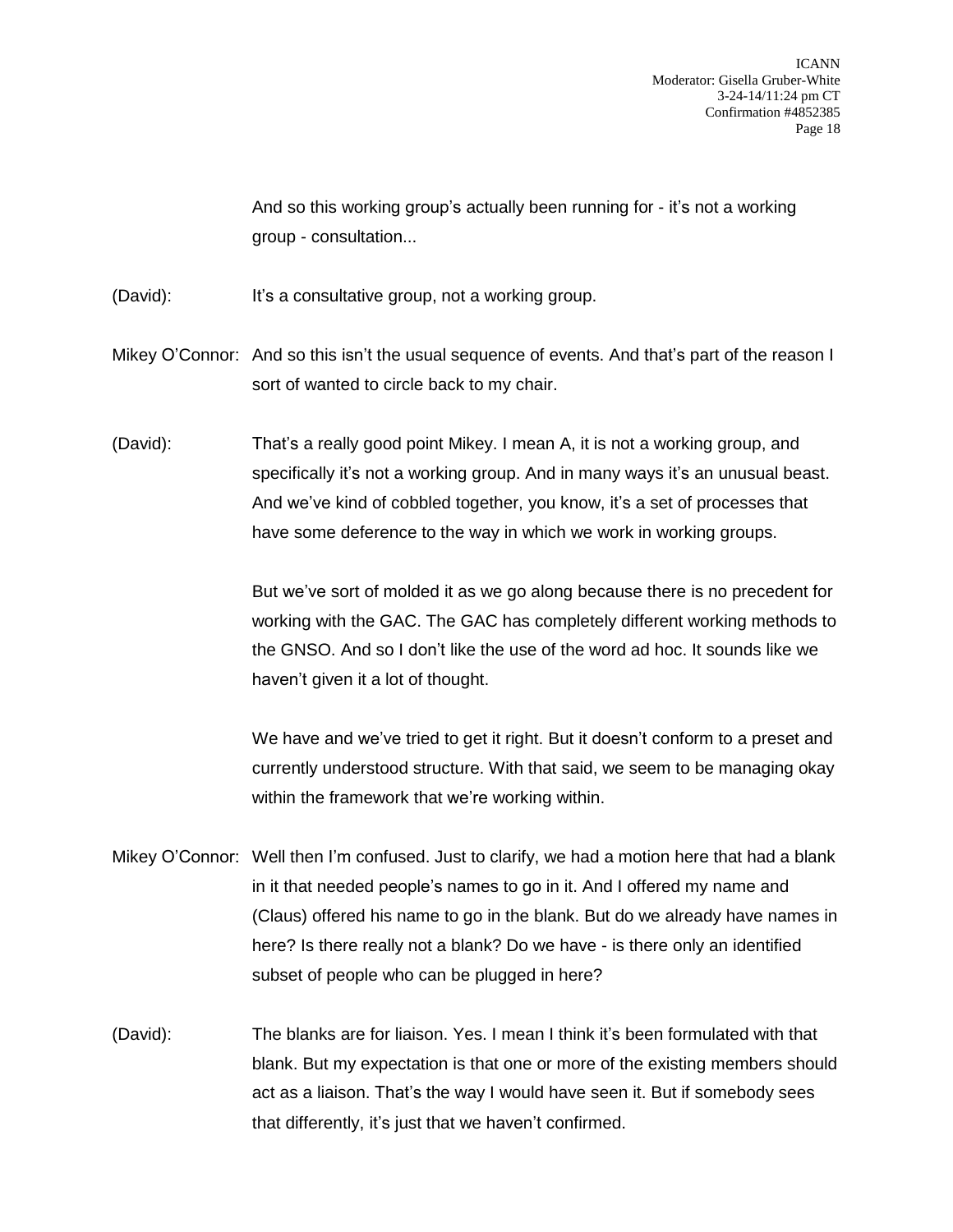And in fact reasonably it could just as easy - currently in effect I think I, the chair, have been acting as liaison. So...

Mikey O'Connor: Well maybe we ought to just put your name in here.

- (David): I mean and hopefully that I mean I guess that question of whether or not it would even be desirable to add people to that group at this stage can be settled by Wednesday. So we'll have some clarity on that.
- Mikey O'Connor: Thanks (David). I was just going to suggest the same because we haven't really discussed adding new members to this consultative group with our GAC counterparts either. And we would need to get their input because this is a consultative group. It's not a typical GNSO working group.

The working group guidelines don't apply in terms of membership. And the charter that we are voting to approve here doesn't include any specifications on membership either. So perhaps we should postpone any decisions or discussions on adding members until we have this discussion with the GAC.

(David): For the record and for the avoidance of doubt, I am more than willing to act as the liaison. So provided there are no objections or concerns about that, I will do so and put myself forward to do so.

Mikey O'Connor: Okay.

(David): Thank you. Do we have any further discussion on this one? Or can we move on to our last motion?

> Yes, the last motion - motion five - motion to close the joint IDN working group and next steps for certain IDN related issues - moved by Jonathan Robinson, seconded by Volker Greimann.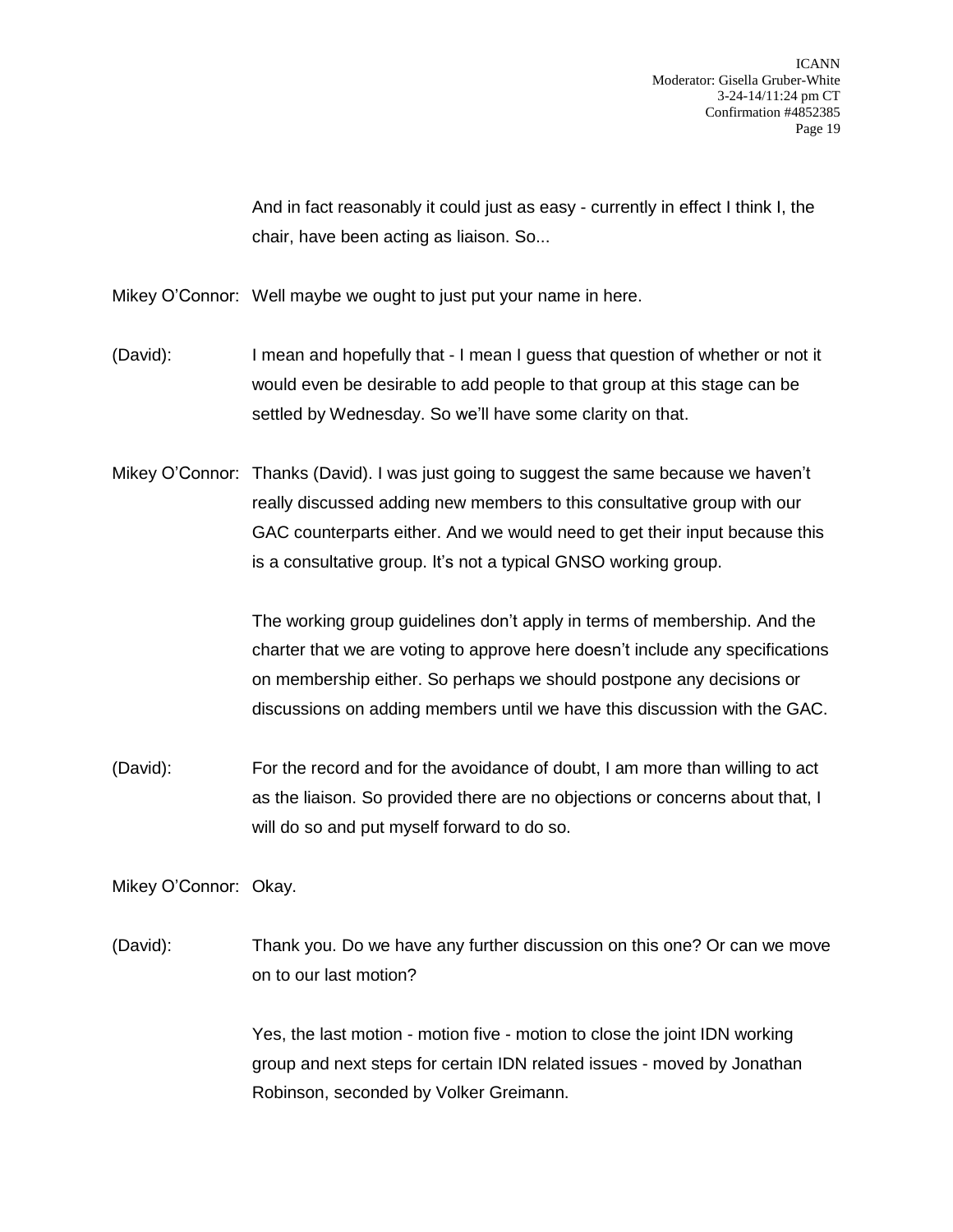So this is the one motion to close the jig - it having delivered its final report some time ago - and launch a project to facilitate universal acceptance and so on. This one we don't need any liaisons or anything like that. It's complete as it stands.

Avri.

- Avri Doria: As a group that was opened just as I was leaving the GNSO last time I think closing it and actually doing that is a really fine idea. It was a good group and it did good stuff. But I definitely think it's time so I think it's wonderful.
- (David): Mikey.
- Mikey O'Connor: I'm not sure that this is the right spot for it, but Ching is Ching gone? Rats. When Ching was introducing this we talked a little bit about having (Edmond) service as a liaison to several kinds of groups. I'm not sure that it's appropriate to tack it onto this motion, but I wanted to keep it in the queue.

So I'm sort of hoping Ching will come back - oh Marika's there. Marika?

Marika Konings: Yes, this is Marika. From star side we're actually checking internally to see exactly what the status of the panels is - if it's even appropriate or possible to do so. So we hope to come back to you because I think this was put to the wrap up discussion.

> So we hope by that time to be able to provide you some feedback on - at least from staff perspective - on where that project stands or how that could happen or should happen or indeed it is appropriate at this stage to be able to provide that feedback to the council so you can then actually discuss what the next steps would be. That's our proposal.

(David): Mary?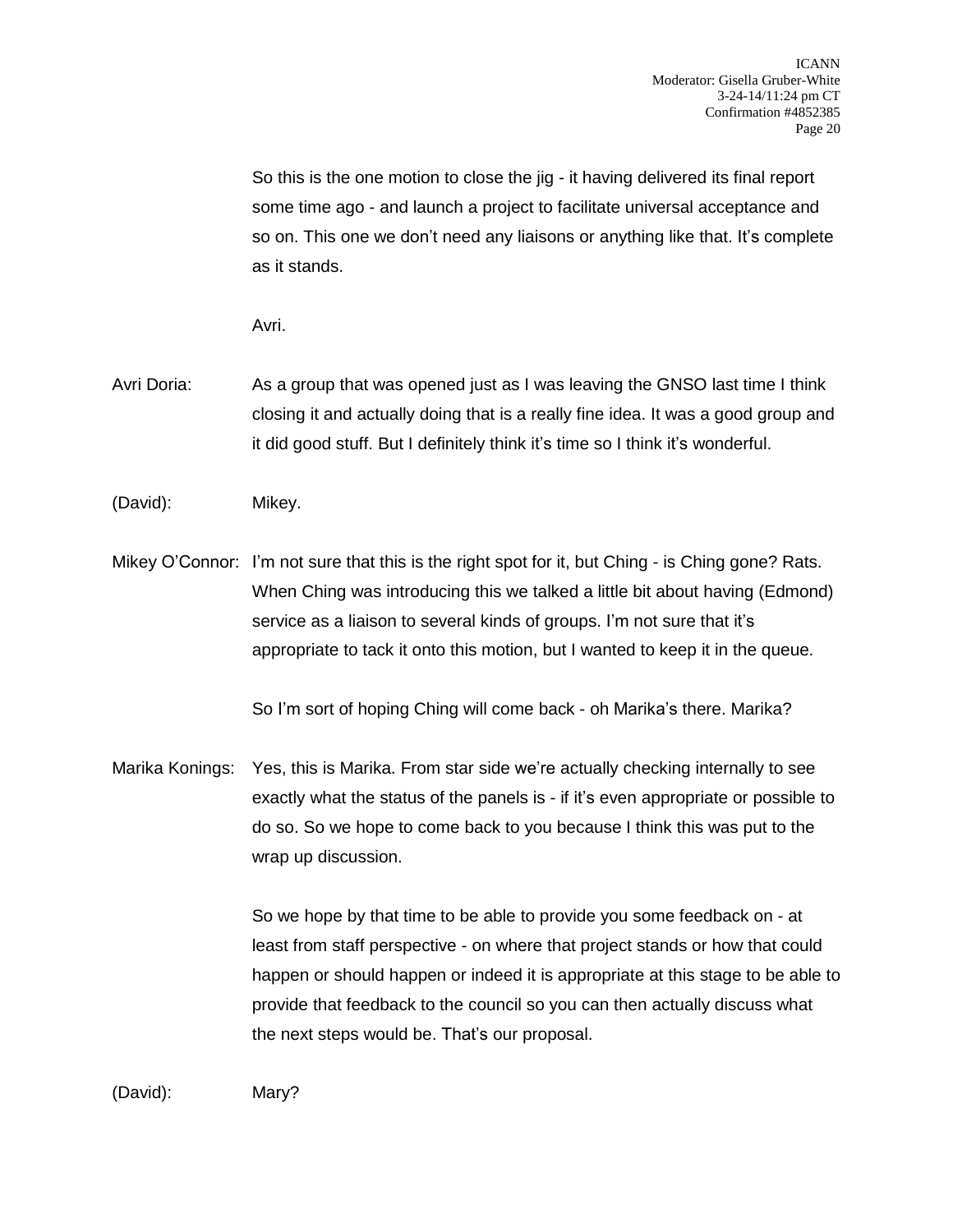Mary Wong: Adding on to that, because the jig was formed and identified three issues. And that specific issue was just one of the three. But one specific output of one issue of the three. That may be something to bear in mind. And we did work on this motion with our counterparts in the CC and SO as well.

- (David): Mikey.
- Mikey O'Connor: The reason I'm bringing this up now is because we have an amendable motion on the table, and so one opportunity would be to amend this motion. But it would have to be based on the work that you all are doing right now. Do you have a sense as to whether that's going to be doable between now and the meeting?
- Marika Konings: This is Marika. I think it may require some more discussion because we may come back and say yes, it's possible. But I think for the council it would then be a good idea to actually discuss okay, what would be the mandate for this person? What do we actually expect this person to do? How will that work?

So I'm not really sure if we can, you know, do that quickly. And again it just depends on the feedback we get because the feedback may be as well like well, these are our panels with a very specific focus and require very specific technical skills. So it wouldn't be appropriate at this stage to have a policy liaison. But however, you know, these are the next steps and this is where council feedback or input would be appropriate.

So I think it may be rushed if we try to squeeze it in here because I think it does require some further discussion, not only from our side to get clear on what is possible but probably also from the council on what such a role would actually entail and what the mandate would be for such a function.

(David): Okay. So we - I guess moving forward we thought it - we're unlikely it seems unlikely to have an amendment on that decided. So we'll probably - that one will just go through (uncontroversially) I guess.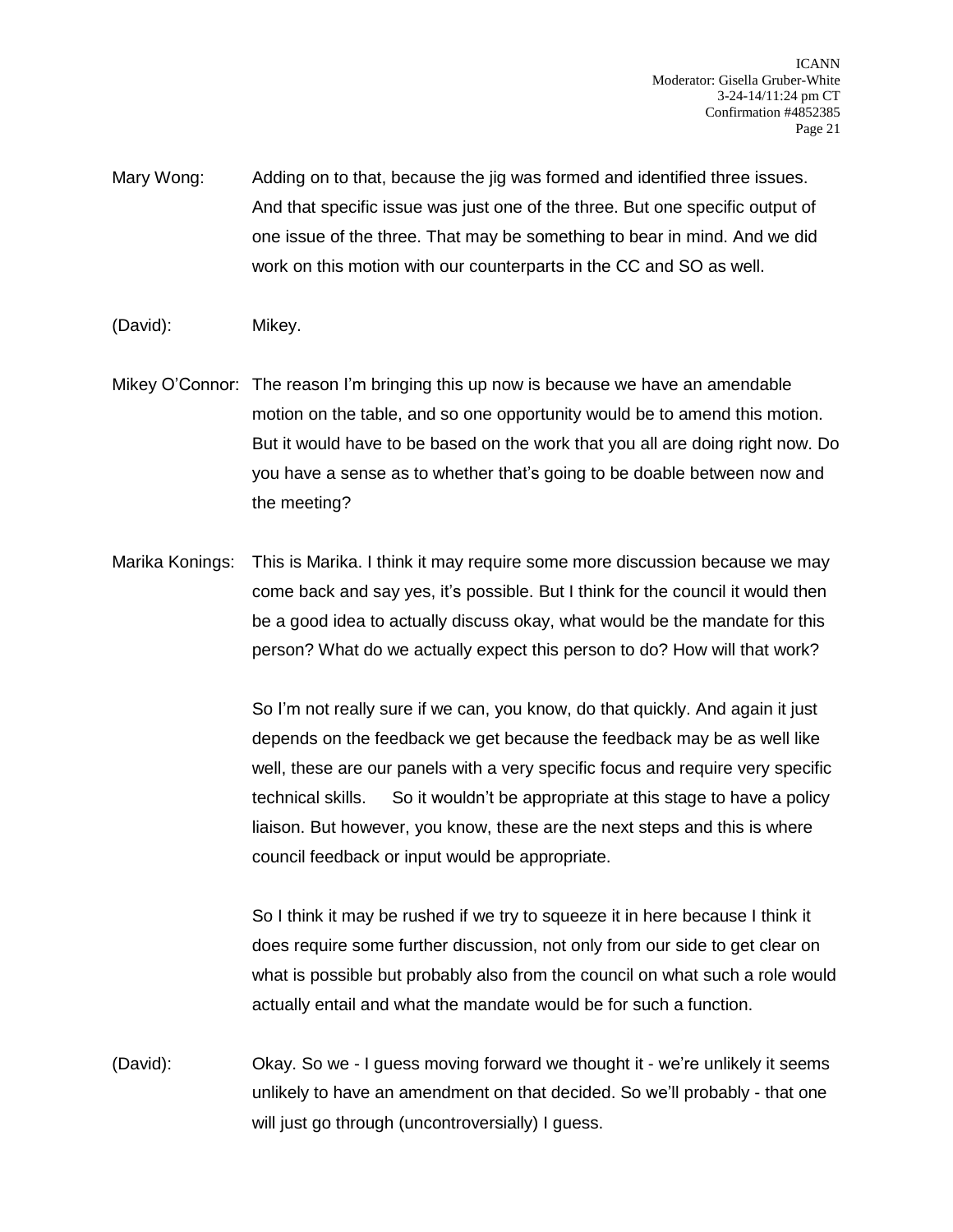And that brings us to the end of this discussion of all the motions for Wednesday.

And I guess it's time to close this session and go to lunch.

So we can stop the recording now. And just to remind everyone...

Man: Last minute?

(James): Yes, just a question - if you would indulge a new counselor on the matter of process here. You know previous session we were kind of maybe some might think a little too harsh on (Cyrus) regarding the RAA data retention waiver, and noted that the language of the RAA specifically allows ICANN to suspend enforcement of that.

> And one thought dovetailing with the idea that this body - this structure could probably take a more active, lean forward role into some of these issues, would the council be interested in entertaining some sort of a motion on that?

Now I recognize that we're past our own self-imposed deadlines on these issues. But I'm thinking that in the desire to maybe take a leadership role on this issue and maybe step out in front a little bit, maybe perhaps we could put together some language that would task staff to investigate what it would take to suspend enforcement of that particular thing until these legal issues are worked out. And I'd be willing to draft that.

But, you know, I guess I'm looking around the room here to say, is that appropriate? Is that something or it one of these things where, you know, hey new guy, that's very nice - now sit down and shut up.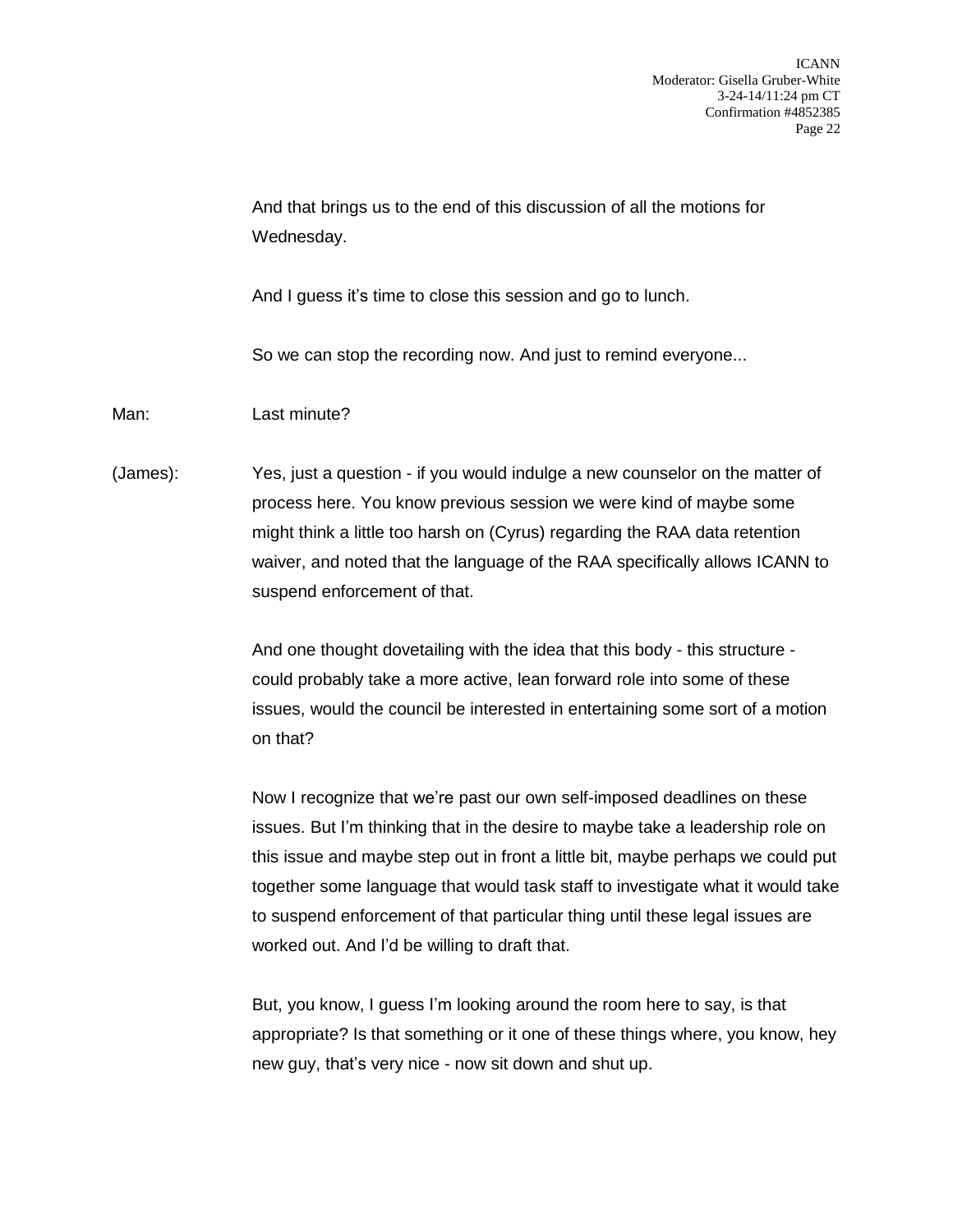(David): (James), my take on it is - before you respond (Thomas) - I think there's a couple of some process points. Clearly we can't put a formal motion. We've missed the deadline and we don't have a mechanism by which we can introduce. In fact that's something that we're looking at - whether a motion can be introduced later. That's not an option from a process point of view.

> With that said, the agenda we have is a draft agenda at this point. We can modify the agenda up to a reasonable period prior to the meeting. And in any event, I plan to review and just check that that agenda makes sense based on the weekend discussion. So it's possible something could be on the agenda but not in the form of a formal motion just to give you a sense of what the options are.

(Thomas).

(Thomas): Just two quick points, first being that in the standing committee on improvements we're currently working on maybe making such last minute motions possible. But at the moment we don't have a procedure for that.

> The second point is that I would very much like to support the notion of the council, maybe not by form of - in the form of a motion, but giving a strong signal to the board maybe instructing the CEO to instruct staff to waive compliance action on the basis of nonfulfillment of the data retention specification.

Man: Just a (unintelligible). We...

(David): Go head.

Man: We could have - maybe write a letter to the board instead of a motion? And we can do that. We can decide on that.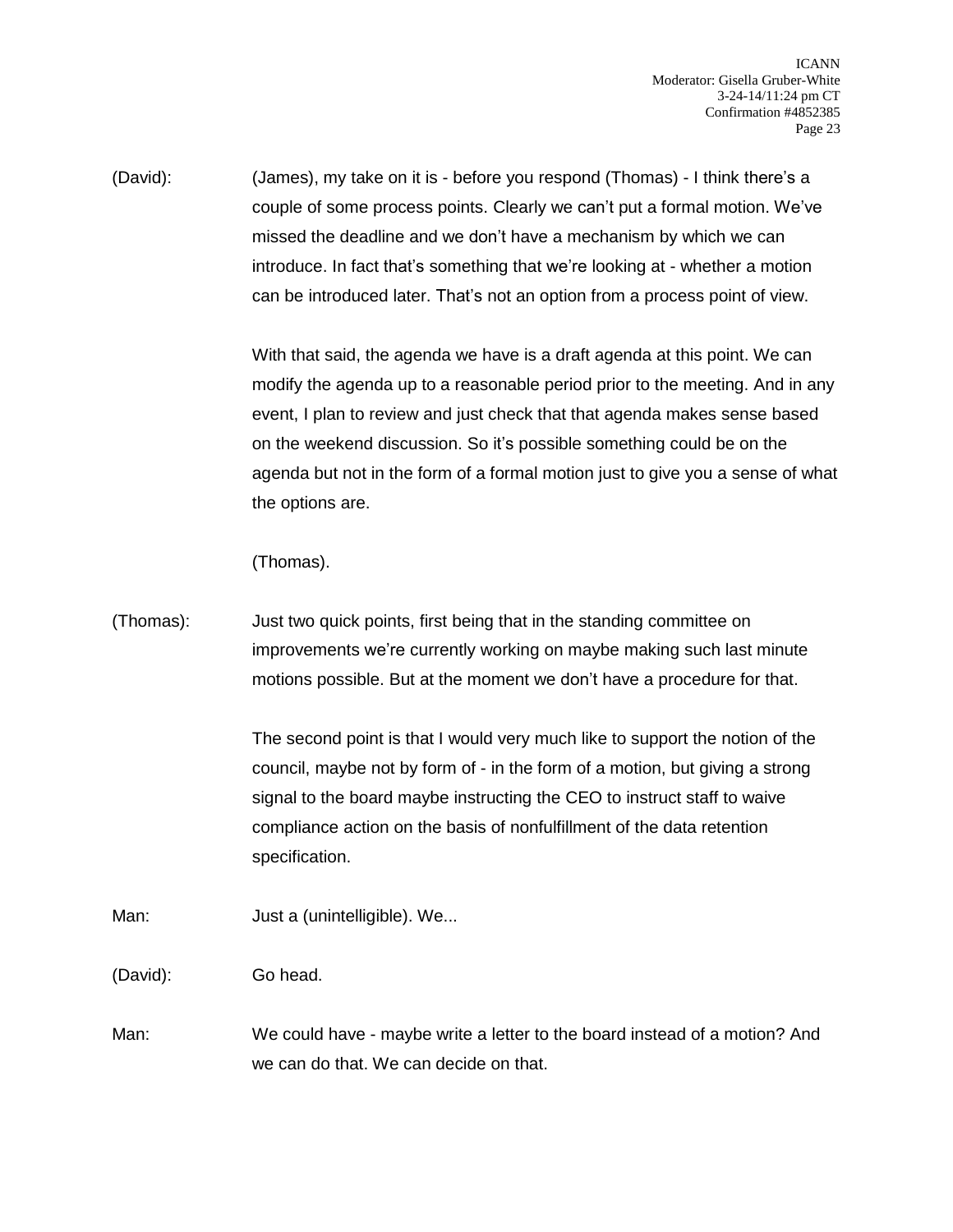(David): So the question is really twofold - responding into the past to the substance. So I'm noticing we're hearing really from some registrars and (Thomas) I guess. But it would be good to get some more general input.

> But the second is, if we have something on the agenda, you know, the outcomes could be various including a letter.

John.

John Berard: Thank you Jonathan - John Berard. I would encourage us to engage the community in a conversation about this on Wednesday with the ultimate objective being to help inform a letter that we would send in that regard.

> And I would nominate Maria, who was impassioned on this subject, and James, who though new seems quite old at this particular subject, to instigate the conversation and that each of us should let people in the hallway know that this is something that we intend.

> Worst case we just have Maria and James lead the conversation that then leads to a more informed letter that we might send on this regard. I mean the conflict between an ICANN policy and national law is a strategic matter that will expand far beyond just this particular point.

And it would be great if we could as a community begin to have a conversation about what we do when what we want is in conflict.

(David): Thanks John.

So I'm very conscious of time. I know Mikey wants to speak. So what I've heard is that proposal for a discussion item on the agenda for Wednesday. I'm not hearing any objections to that.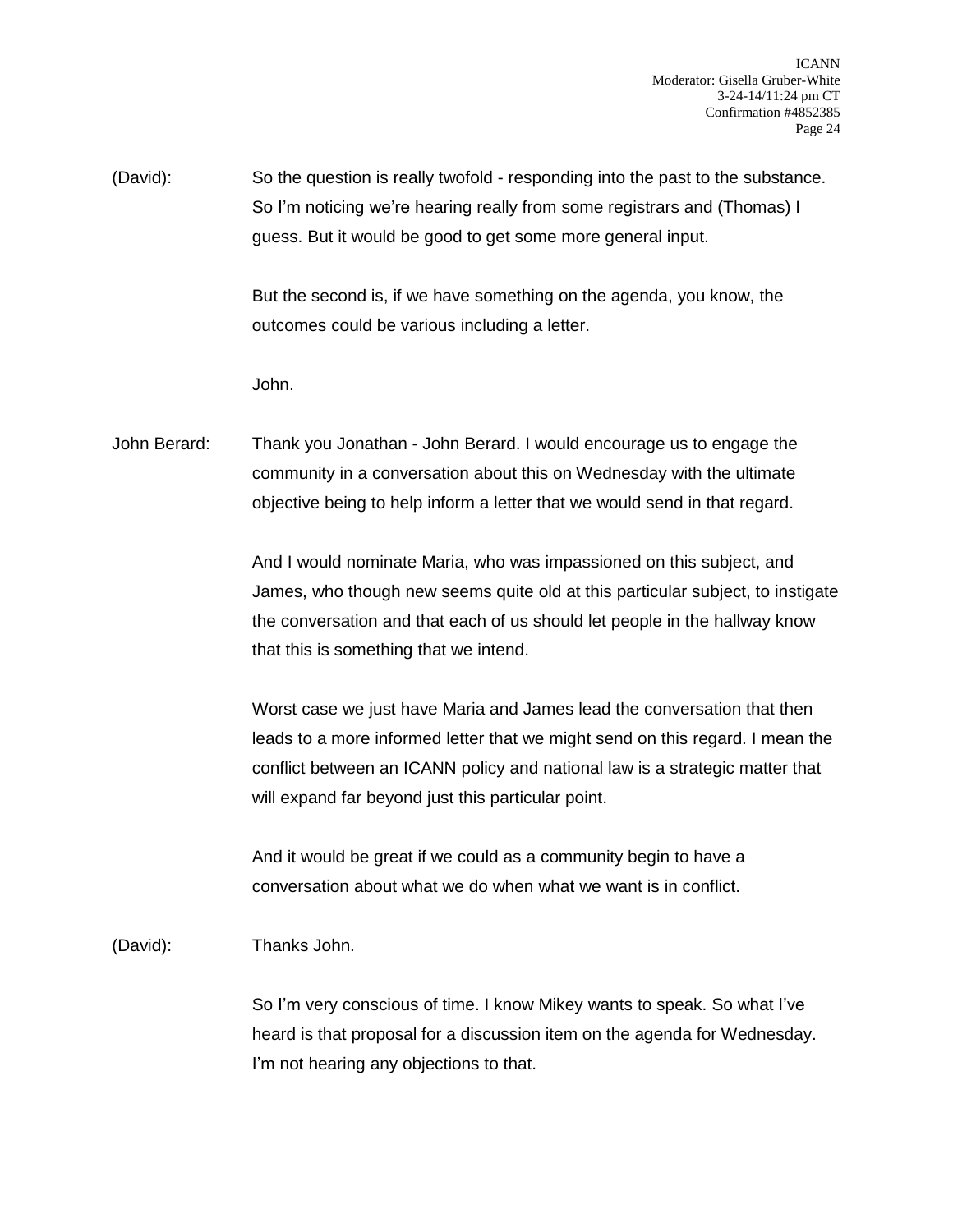We haven't presupposed the outcome, although it's suggested that one particular outcome might be a letter.

Mikey.

Mikey O'Connor: I'm objecting. I think that this is a very narrow topic that was just brought. It was a strong advocacy. Hat's off to all of you. But I'm very uncomfortable with the direction that you're taking this.

> You know this is the kind of thing that we criticize other people for doing. We're shooting from the hip. I mean clearly the registrars have a strong position and, you know, I can't say that I disagree with it. But I'm very uncomfortable from a process standpoint that we have all these mechanisms to do an orderly agenda.

> And then two or three days before the meeting we get basically an advocacy position put on there. I mean I won't throw my body on the tracks. But I would point out that it's not consistent with the way we've been talking to other groups.

- Man: Jonathan, can I just really quickly I guess I'm then confused about what these weekend sessions are for, if not to shake loose...
- (David): Avri and (Hugh) responding. And then I've got Bret as well. So...
- Avri Doria: Yes. I'm very much in favor of process. But I think that when we do have these face to face meetings and we do have a weekend meeting and there is an issue that reaches importance, we're not going to make a decision necessarily on this in that meeting.

But certainly to bring the topic to open discussion seems an incredibly reasonable thing to do, and to let process stop a discussion does not - is something that makes me extremely uncomfortable.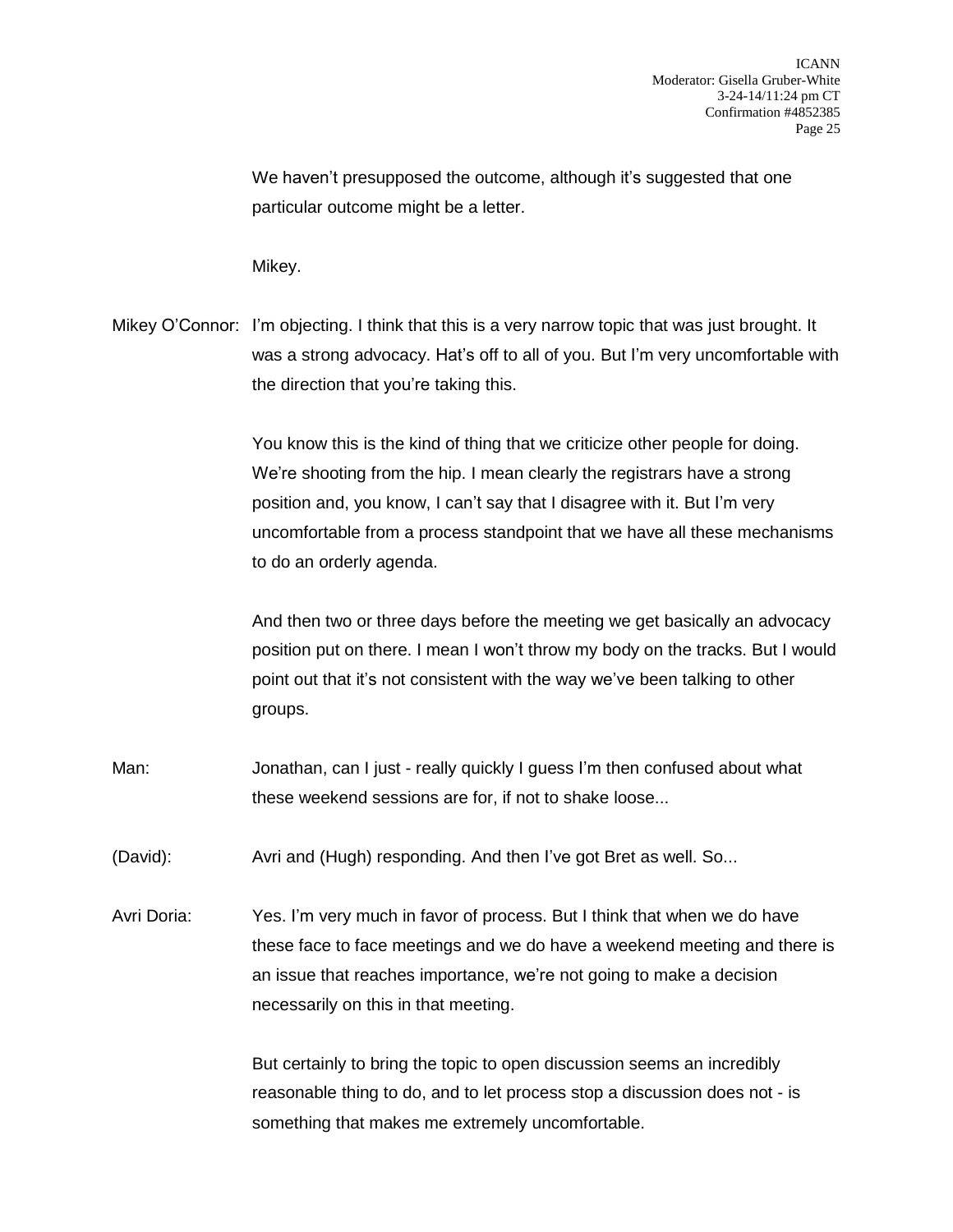Thank you.

- (David): So I've often been reminded of process in my position as chair. I'm not sure, and clearly it's the harm. I mean we're ahead of constituency day. We're in the weekend sessions.
	- Bret.
- Bret Fausett: I'm very sympathetic to the view that we have a process here. But I think that this is an issue where we have overwhelming support. I would say that if we took it to a vote their action might be unanimous support, and that when we speak unanimously - when we speak with one voice - that the notice period should be less important if not of zero importance.
- (David): But to be clear, we have a process with respect to motions. We're not going to overturn that process. This is not a motion. There is no motion on the table. We are not so convincing any process in that respect.

But we are also - there is nothing as far as I'm aware of - and somebody correct me if I'm not - that stops us modifying our draft agenda ahead of the meeting, republishing that draft agenda, and in particular to be reasonable ahead of constituency day.

I think where I'd be more uncomfortable is if we were publishing this publishing a modified agenda after Tuesday. But as a result of the weekend sessions, it feels like - it feels reasonable. So that's where I'm...

Man: Can I just ask this to Mikey - the clarification, are you objecting to this being a - on the agenda at all for discussion? Or that we are taking some action resulting of that discussion?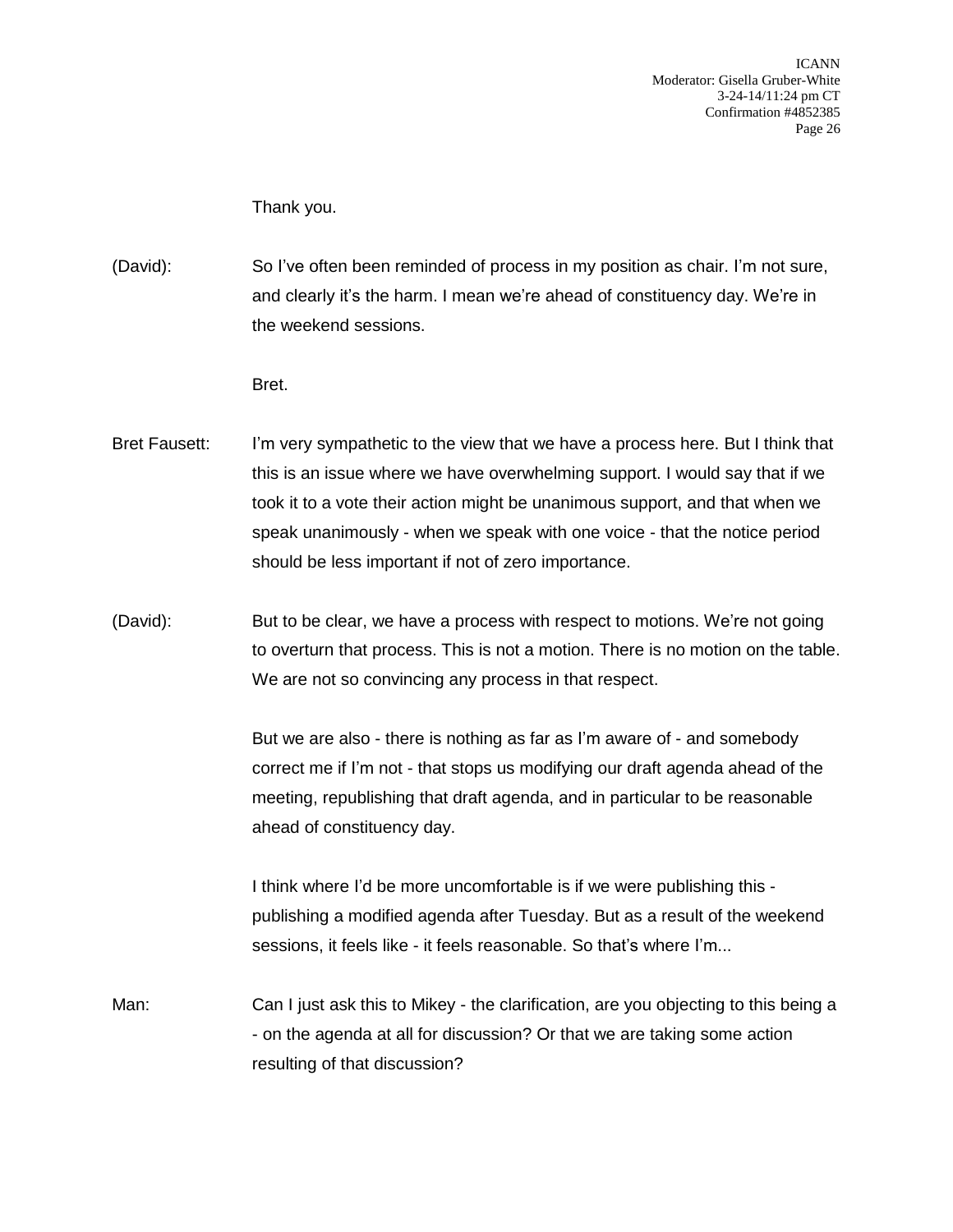Mikey O'Connor: I'm concerned about log rolling which is an American - I'm concerned about log rolling which is an American political term where all of a sudden there's this instant flash of momentum. Everybody jumps on board the boat and says yes, this is what we need to do.

> I'm all for nimble. I'm all for responsive to emerging needs. To a certain extent this is an issue that I think needs more thought than just firing it off on the weekend, running it through the constituencies in an incredibly busy week.

I'm not - as I said I'm not going to throw my body on the tracks on this. But I could see this becoming a habit that gets in our way sometimes.

- (David): Is that just though I think I mean it may appear from the council point of view that this has sort of come out of nowhere. This has certainly been an issue that we have been - that several constituencies have had very strong opinions about for some time and discussed it quite at length.
- Christina Rodriguez: Setting aside for now the issue of whether or not there will or will not be a motion, I think if there is a desire to have any meaningful discussion of this topic on constituency day, it would be incredibly helpful if James would post to the council list so that counselors can then distribute kind of a one paragraph as to what the issue is, what the concern is and what the action is that you would at least want the council to consider at whatever time it considers it.

I don't think it would be very helpful or productive if we try and guess as to what it is that you want. So if you could do that I think that would be great.

(David): Thanks Christina. That's a helpful intervention. So assuming that happens - I mean (James), I assume you're willing to do so.

(James): I'm happy to do that - happy to do that. It's good advice.